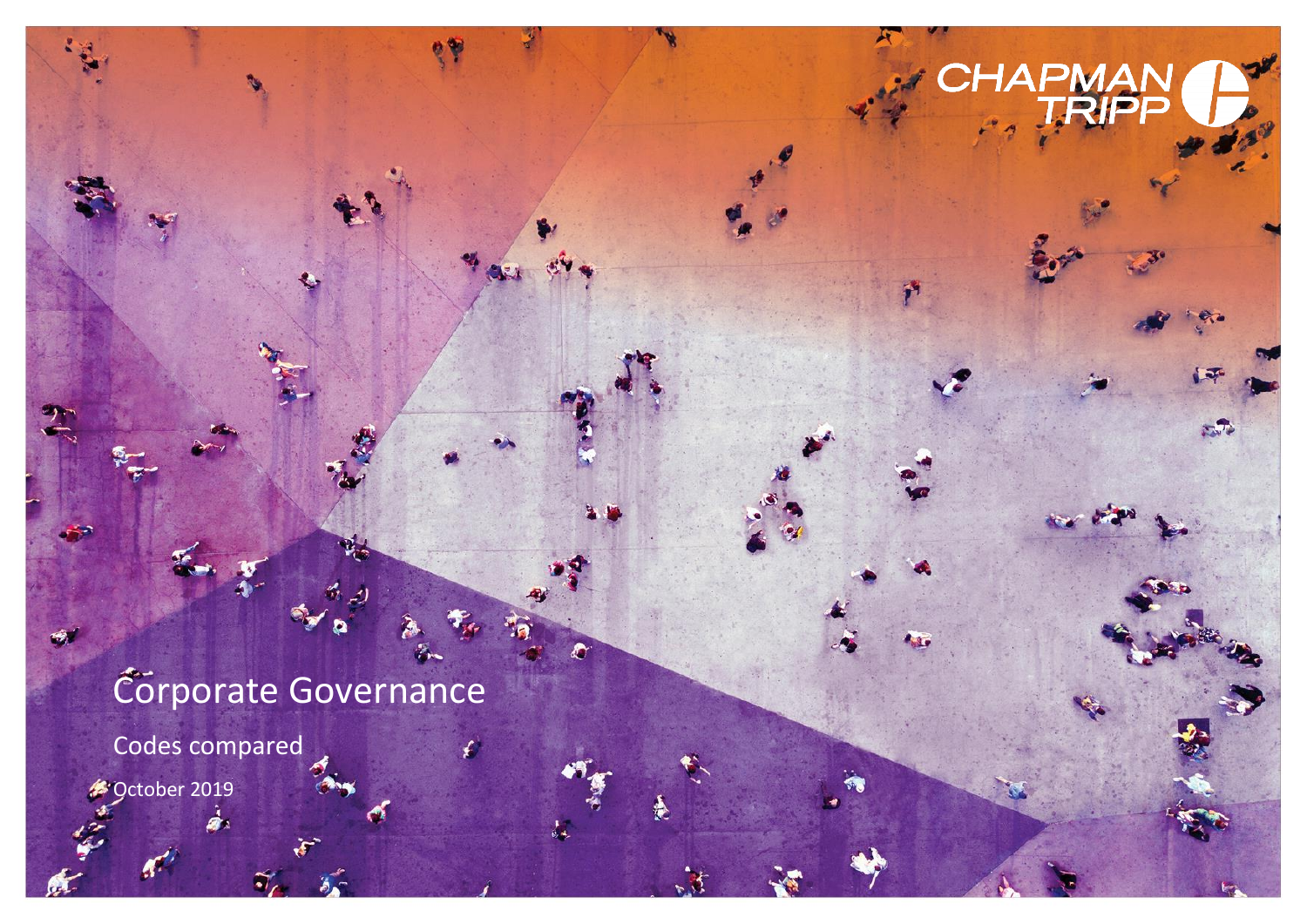

# **Contents**

| Corporate governance codes compared                      | 1              |
|----------------------------------------------------------|----------------|
| Framework and Reporting                                  | $\overline{2}$ |
| <b>Ethical Standards</b>                                 | 3              |
| Diversity                                                | 4              |
| Independence of the board                                | 5              |
| Board appointments, skills and performance               | 6              |
| <b>Audit Committee</b>                                   | 7              |
| Remuneration and Nomination Committees                   | 8              |
| Other committees and general requirements for committees | 9              |
| Risk Management and reporting non-financial matters      | 10             |
| Remuneration                                             | 11             |
| Auditors                                                 | 12             |
| Shareholder relations and stakeholder interests          | 13             |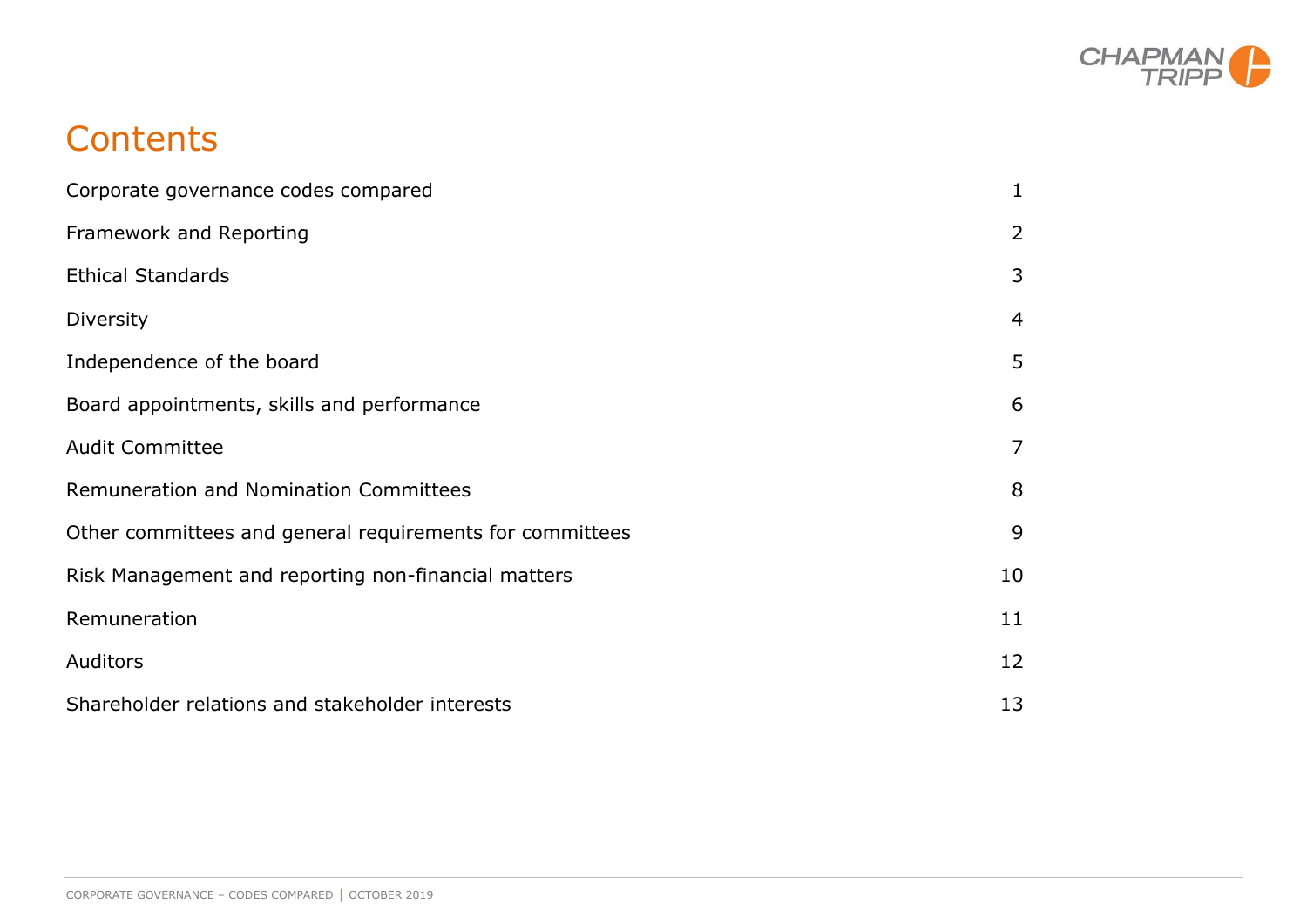

#### <span id="page-2-0"></span>Corporate governance codes compared

This comparative table, developed as a resource for directors, brings the following corporate governance codes into one place and summarises the similarities and differences between the codes. The table is the third edition, updating comparisons we last prepared in September 2017.

- [NZX Corporate Governance Code](https://www.chapmantripp.com/Publication%20PDFs/NZX%20LR%20Review%20-%20Appendix%201.pdf) (2019) The recently revised NZX Code is the primary guidance on corporate governance for NZX-listed issuers. Issuers are required to comply with eight high level principles and supporting recommendations set out in the NZX Code, or explain why not. After the NZX undertook a comprehensive review of the Listing Rules in 2018, the updated NZX Corporate Governance Code is more closely aligned with both the updated Financial Markets Authority Principles and Guidelines and the third edition of the ASX Corporate Governance Principles and Recommendations.
- [ASX Corporate Governance Principles and Recommendations](https://www.asx.com.au/documents/asx-compliance/cgc-principles-and-recommendations-fourth-edn.pdf) (2019) The ASX Corporate Governance Council has published its fourth edition principles and recommendations. It sets out recommended corporate governance practices for entities listed on the ASX, and has a stronger focus on the link between culture, values and community expectations, which follows in the footsteps of the 2019 Hayne Royal Commission recommendations. These principles and recommendations may be relevant to some New Zealand companies listed on the ASX. Note that issuers with a Foreign Exempt Listing are not required to comply with these principles and recommendations, although may choose to do so on a voluntary basis. This fourth edition comes into force for financial years commencing on or after 1 January 2020.
- [Financial Markets Authority Corporate Governance in New Zealand:](https://www.fma.govt.nz/assets/Reports/_versions/10539/180228-Corporate-Governance-Handbook-2018.1.pdf) [Principles and Guidelines](https://www.fma.govt.nz/assets/Reports/_versions/10539/180228-Corporate-Governance-Handbook-2018.1.pdf) (2018) – The revised FMA principles and guidelines are intended as a reference for directors, executives, advisors and a wide range of companies and businesses including those who want to raise capital or list on the NZX in the future. The FMA has stated that they refreshed the Principles and Guidelines to remove any unnecessary overlap with the NZX Code, particularly to ensure the NZX Code is the primary source for requirements for listed companies. It has brought it in line with corporate governance developments in New Zealand and globally.
- [New Zealand Corporate Governance Forum Guidelines](http://www.nzcgf.org.nz/assets/Uploads/guidelines/nzcgf-guidelines-july-2015.pdf) (2015) These expand on the previous 2014 FMA principles and guidelines and are intended to be used by listed companies and institutional investors.
- [IoD Code of Practice for Directors](https://www.iod.org.nz/Portals/0/Publications/Founding%20Docs/Code%20of%20Practice.pdf) (2014) The IoD Code provides guidance to directors to assist them in carrying out their duties and responsibilities in accordance with the highest professional standards. All IoD members sign up to the Code. It should be read in conjunction with *The Four Pillars of Governance Best Practice* (2018), the IoD's comprehensive reference guide for directors in New Zealand. Four Pillars blends high-level principles in governance best practice with practical guidance on day to day directorship.

The table is intended solely as high-level, summary guidance and is not exhaustive. Since our last edition, the key updates are:

- February 2018, Financial Markets Authority's *Corporate Governance in New Zealand: Principles and Guidelines* updated
- January 2019, *NZX Corporate Governance Code* updated, and
- February 2019, *ASX Corporate Governance Principles and Recommendations*, fourth edition released – commencing 1 January 2020.











**ROGER WALLIS PARTNER, AUCKLAND** T: +64 9 357 9077 M: +64 27 478 3192 roger.wallis@chapmantripp.com geof.shirtcliffe@chapmantripp.com fiona.bennett@chapmantripp.com

**GEOF SHIRTCLIFFE PARTNER, WELLINGTON**

T: +64 4 498 6322 M: +64 27 481 1699 **FIONA BENNETT PARTNER, CHRISTCHURCH**

T: +64 3 353 0341 M: +64 27 209 5871

**Chapman Tripp, October 2019**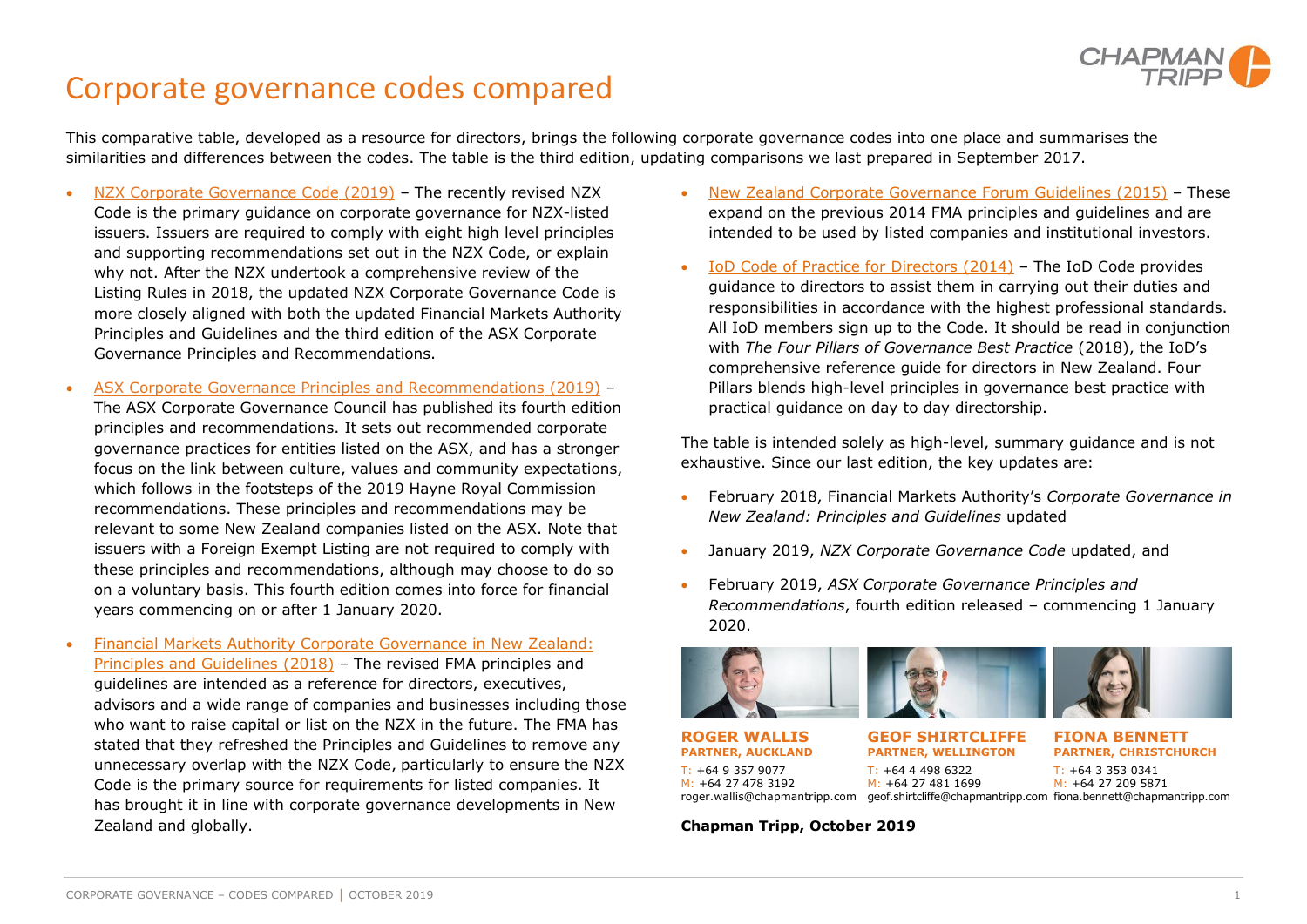

# <span id="page-3-0"></span>Framework and Reporting

| <b>NZX Corporate Governance</b><br><b>Code</b>                                                                                                                                                                                                                                                                                                                                                                                                                                                                                                                                                                                                                                                          | <b>ASX Corporate Governance</b><br><b>Principles and</b><br><b>Recommendations</b>                                                                                                                                                                                                                                                                                                                                                                                                                       | <b>FMA Corporate Governance in</b><br><b>New Zealand: Principles and</b><br><b>Guidelines</b>                                                                                                                                                                                                                                                                                                                                                                                                                                                                                                                                                                                                                                                                                                                                                                                                                                                                                              | <b>New Zealand Corporate</b><br><b>Governance Forum Guidelines</b>                                                                                                                                                                                                                                                                                                                                                                                                                                                                                                                                                                                                                                | <b>IoD Code of Practice for</b><br><b>Directors</b>                                                                                                                                                                                                                                                                                                                                                                                                                                                                                                                                                                                       |
|---------------------------------------------------------------------------------------------------------------------------------------------------------------------------------------------------------------------------------------------------------------------------------------------------------------------------------------------------------------------------------------------------------------------------------------------------------------------------------------------------------------------------------------------------------------------------------------------------------------------------------------------------------------------------------------------------------|----------------------------------------------------------------------------------------------------------------------------------------------------------------------------------------------------------------------------------------------------------------------------------------------------------------------------------------------------------------------------------------------------------------------------------------------------------------------------------------------------------|--------------------------------------------------------------------------------------------------------------------------------------------------------------------------------------------------------------------------------------------------------------------------------------------------------------------------------------------------------------------------------------------------------------------------------------------------------------------------------------------------------------------------------------------------------------------------------------------------------------------------------------------------------------------------------------------------------------------------------------------------------------------------------------------------------------------------------------------------------------------------------------------------------------------------------------------------------------------------------------------|---------------------------------------------------------------------------------------------------------------------------------------------------------------------------------------------------------------------------------------------------------------------------------------------------------------------------------------------------------------------------------------------------------------------------------------------------------------------------------------------------------------------------------------------------------------------------------------------------------------------------------------------------------------------------------------------------|-------------------------------------------------------------------------------------------------------------------------------------------------------------------------------------------------------------------------------------------------------------------------------------------------------------------------------------------------------------------------------------------------------------------------------------------------------------------------------------------------------------------------------------------------------------------------------------------------------------------------------------------|
| The NZX Code is structured<br>around eight general principles,<br>with specific recommendations to<br>give effect to each principle. In<br>addition, explanatory commentary<br>is included.<br>The NZX Code introduces a tiered<br>approach to reporting:<br>Issuers are required to report<br>annually in either their annual<br>report or website (or through<br>a combination of both) on<br>their compliance with the<br>Code or explain the basis<br>against the<br>recommendations.<br>Reporting against the<br>explanatory commentary is<br>voluntary.<br>The NZX Listing Rules include<br>mandatory requirements in<br>relation to continuous disclosure<br>and periodic reporting obligations. | The ASX Corporate Governance<br>Council Principles and<br>Recommendations are also<br>structured as high-level principles,<br>with more specific<br>recommendations underneath<br>each principle. Issuers are<br>required to report on a<br>compliance or explain basis<br>against the recommendations.<br>In terms of other reporting<br>obligations, the recommendations<br>include having a written policy<br>(which should be disclosed) for<br>complying with continuous<br>disclosure obligations. | There are eight high level<br>principles, which mirror those in<br>the NZX Code, with more specific<br>guidelines underneath each<br>principle. There is also additional<br>commentary on those guidelines.<br>The FMA principles and guidelines<br>encourage issuers to report how<br>they have achieved each<br>principle, rather than report<br>specifically against the detail in<br>the quidelines. The FMA<br>recognises that the NZX Code is<br>the primary guidance on<br>corporate governance practices<br>for NZX-listed companies.<br>Therefore, they have refocused<br>the principles and guidelines on<br>non-listed companies and entities.<br>Directors are encouraged to<br>consider their, and the entity's<br>performance, against each<br>principle before information is<br>prepared. Although reporting<br>against the principles is voluntary,<br>they should be 'owned' by the<br>board, and not delegated to<br>management as a 'tick-box'<br>compliance exercise. | The Corporate Governance Forum<br>Guidelines build up on the 2014<br>FMA principles and quidelines by<br>suggesting additional guidelines<br>for issuers, and also to explain<br>why a guideline has not been<br>followed.<br>There is particular focus on<br>presenting information in a way<br>that is useful to shareholders:<br>Reports should help<br>shareholders understand a<br>company's strategic<br>objectives and its progress<br>towards meeting them.<br>Could include using objective<br>metrics and linking the<br>reports to the company's<br>business model.<br>Should report on<br>Environmental, Social and<br>Governance (ESG)<br>considerations specific to the<br>company. | The IoD Code is composed of a<br>framework of interlocking values,<br>principles and practices for<br>governing organisations.<br>The IoD Code provides that<br>directors should monitor and<br>control performance through<br>accurate and timely internal and<br>external reporting:<br>The board should present to<br>shareholders an assessment<br>of the company's<br>performance and position<br>(usually with more<br>information than is required<br>at law).<br>Reports and financial<br>statements should be in a<br>form readily understandable<br>to shareholders (this means a<br>coherent narrative as well as<br>figures). |
|                                                                                                                                                                                                                                                                                                                                                                                                                                                                                                                                                                                                                                                                                                         |                                                                                                                                                                                                                                                                                                                                                                                                                                                                                                          |                                                                                                                                                                                                                                                                                                                                                                                                                                                                                                                                                                                                                                                                                                                                                                                                                                                                                                                                                                                            |                                                                                                                                                                                                                                                                                                                                                                                                                                                                                                                                                                                                                                                                                                   |                                                                                                                                                                                                                                                                                                                                                                                                                                                                                                                                                                                                                                           |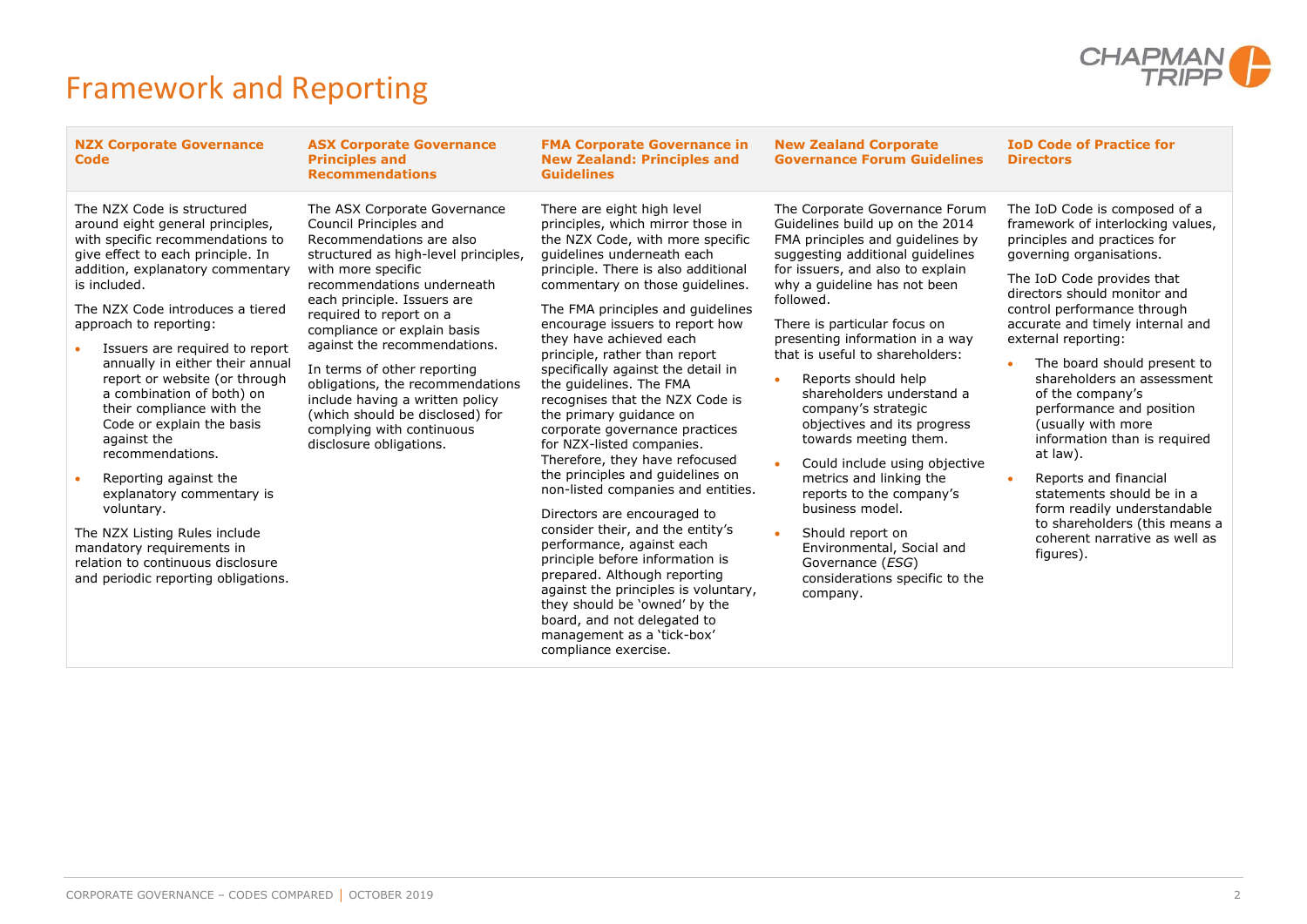

# <span id="page-4-0"></span>Ethical Standards

| <b>NZX Corporate Governance</b><br><b>Code</b>                                                                                                                                                                                                                                                                                                                                                                                                                                                                                                                                          | <b>ASX Corporate Governance</b><br><b>Principles and</b><br><b>Recommendations</b>                                                                                                                                                                                                                                                                                                                                                                                                                                                                                                                                                                                                                                                                               | <b>FMA Corporate Governance in</b><br><b>New Zealand: Principles and</b><br><b>Guidelines</b>                                                                                                                                                                                                                                                                                                                                                                                                                                                                                                                                                                                                                                                                                                                                                                                          | <b>New Zealand Corporate</b><br><b>Governance Forum Guidelines</b>                                                                                                                                                                                                                                                                                              | <b>IoD Code of Practice for</b><br><b>Directors</b>                                                                                                                                                                                                                                                                                                                                                                                                                                                         |
|-----------------------------------------------------------------------------------------------------------------------------------------------------------------------------------------------------------------------------------------------------------------------------------------------------------------------------------------------------------------------------------------------------------------------------------------------------------------------------------------------------------------------------------------------------------------------------------------|------------------------------------------------------------------------------------------------------------------------------------------------------------------------------------------------------------------------------------------------------------------------------------------------------------------------------------------------------------------------------------------------------------------------------------------------------------------------------------------------------------------------------------------------------------------------------------------------------------------------------------------------------------------------------------------------------------------------------------------------------------------|----------------------------------------------------------------------------------------------------------------------------------------------------------------------------------------------------------------------------------------------------------------------------------------------------------------------------------------------------------------------------------------------------------------------------------------------------------------------------------------------------------------------------------------------------------------------------------------------------------------------------------------------------------------------------------------------------------------------------------------------------------------------------------------------------------------------------------------------------------------------------------------|-----------------------------------------------------------------------------------------------------------------------------------------------------------------------------------------------------------------------------------------------------------------------------------------------------------------------------------------------------------------|-------------------------------------------------------------------------------------------------------------------------------------------------------------------------------------------------------------------------------------------------------------------------------------------------------------------------------------------------------------------------------------------------------------------------------------------------------------------------------------------------------------|
| Issuers should:<br>Put in place a code of ethics<br>for directors and employees.<br>Issuers should ensure<br>employees know where to<br>find it and training should be<br>provided regularly. It should<br>outline internal reporting<br>procedures for any breach of<br>ethics, and describe the<br>issuer's expectations about<br>behaviour including around<br>conflicts, acting honestly and<br>with integrity, handling gifts<br>and whistleblowing<br>(Recommendation 1.1).<br>Have a financial product<br>dealing policy for directors<br>and employees<br>(Recommendation 1.2). | As part of a movement towards a<br>"culture of acting lawfully,<br>ethically and responsibly", and in<br>conjunction with the Commission<br>into Misconduct in the Banking,<br>Superannuation and Financial<br>Services Industry, the ASX Code<br>has been re-written and bolstered<br>Principle 3 to now recommend the<br>following additions, compared<br>with the NZX Code:<br>Issuers should articulate and<br>disclose its values<br>(Recommendation 3.1).<br>Issuers to have a:<br>code of conduct<br>whistleblowers policy,<br>$\bullet$<br>and<br>anti-bribery and<br>corruption policy<br>that the board or relevant<br>committee is made aware of<br>any material incidents<br>reported under those<br>documents<br>(Recommendations 3.2 -<br>$3.4$ ). | Key recommendations:<br>Written code of ethics that is<br>a "meaningful statement" of<br>core values.<br>Processes for recording and<br>evaluating compliance, and<br>remedying ethical breaches.<br>Communicate code of ethics<br>to employees, and support<br>their compliance with training<br>and clear procedures.<br>Publish, review and report<br>against their code.<br>Disclose any serious<br>instances of unethical<br>behaviour and the action<br>taken.<br>Monitor adherence to the<br>code and ensure directors,<br>executives, and other<br>personnel are held<br>accountable for acting<br>ethically (All Guidelines to<br>Principle 1).<br>A conflicts of interest register<br>should be maintained for all<br>board members and<br>committees. The register<br>should record interests that<br>may be in conflict with the<br>entity (Guidelines to<br>Principle 3). | In addition to the FMA quidelines:<br>A review of whistleblowing<br>arrangements (Guideline<br>$1.1$ ).<br>Policy on the company's<br>political engagement and<br>trading by directors and<br>employees of the company's<br>securities (Guideline 1.2).<br>Disclosure of policy and<br>processes for managing<br>related party transactions<br>(Guideline 1.4). | The IoD Code provides:<br>That directors should<br>encourage the adoption of a<br>code of conduct.<br>That directors should lead a<br>culture of high ethical<br>standards.<br>Guidance on conflicts of<br>interests.<br>That directors should ensure<br>there is an approved share<br>dealing procedure for<br>directors and their relatives.<br>(All Paragraph 3.1)<br>Additional:<br>A comprehensive discussion on<br>ethics is set out in the IoD's The<br>Four Pillars of Governance Best<br>Practice. |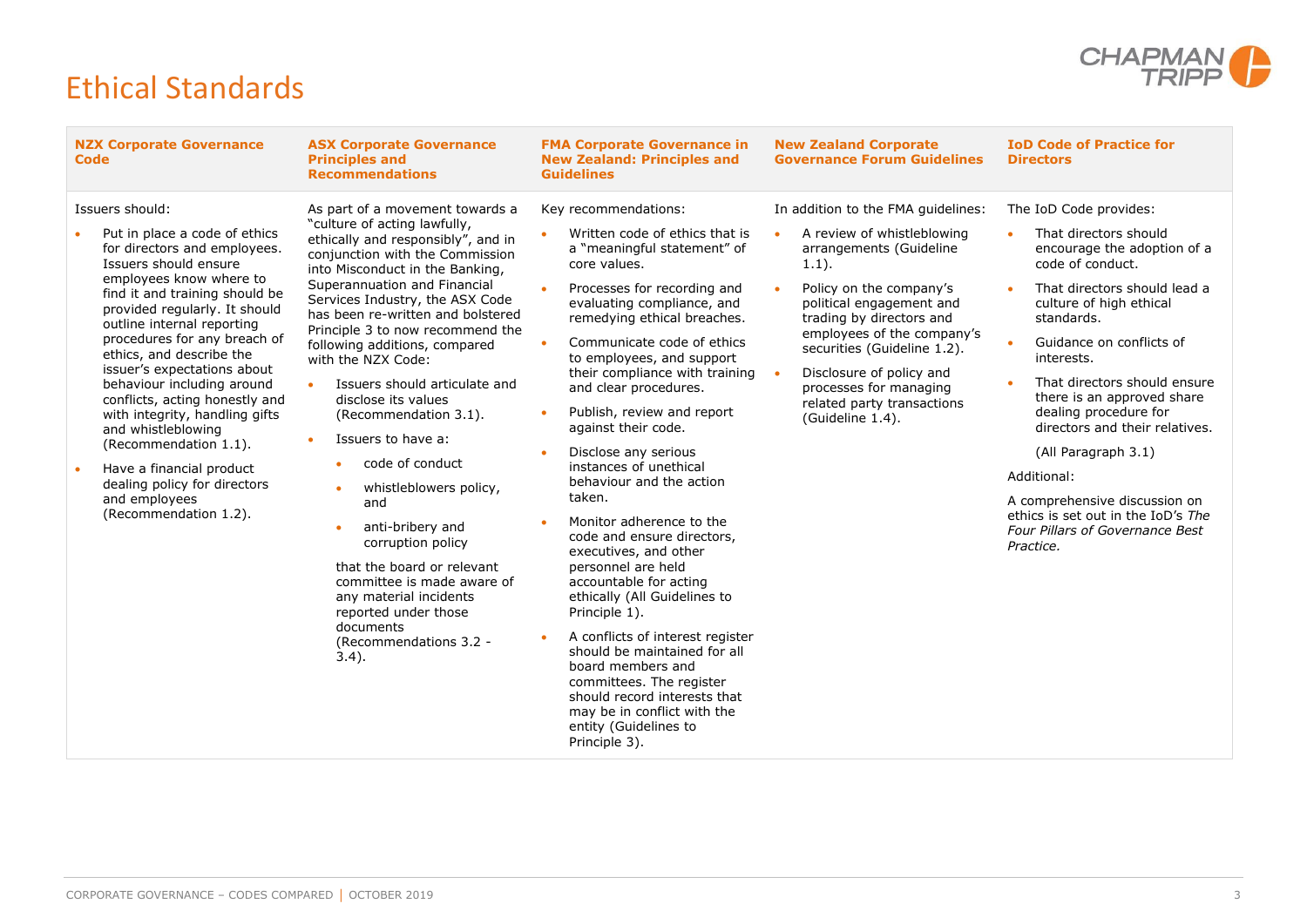

# <span id="page-5-0"></span>**Diversity**

| The NZX Code recommends that<br>Have a diversity policy which has<br>The IoD Code provides that there<br>FMA principles and quidelines<br>Disclose the company's policy<br>should be a balanced board with a<br>measurable objectives and:<br>state that directors should be<br>issuers should:<br>on diversity.<br>selected and appointed so the<br>mix of skills, knowledge and<br>Disclose the policy and the<br>Measurable objectives for<br>Have a diversity policy that<br>board has a range of relevant<br>experience (Paragraph 3.6).<br>achieving diversity on the<br>requires measurable<br>progress towards achieving<br>skills and experience (Principle<br>board and in senior<br>Additional:<br>objectives to be set.<br>the measurable objectives<br>$2.1$ ).<br>(Recommendation 1.5(b) and<br>management.<br>Assess annually the<br>The IoD strongly supports board<br>Commentary expands on this<br>$(c)$ ).<br>objectives and their progress<br>Report on progress made in<br>diversity. Diversity brings a<br>noting the desirability of a diverse<br>broader range of perspectives to<br>towards achieving them, with<br>Disclose the respective<br>achieving set objectives.<br>board, including a consideration of<br>the boardroom and increases the<br>the policy (or a summary)<br>proportions of men and<br>gender, ethnicity, cultural<br>(All Guideline 2.1 (Diversity)).<br>being disclosed.<br>women on the board, senior<br>potential for success, effective<br>background, age and specific<br>executive positions and the<br>risk oversight and long-term<br>relevant skills.<br>(Both Recommendation 2.5).<br>whole workforce<br>business sustainability. Diversity<br>(Recommendation $1.5(c)$ ).<br>encompasses ethnicity, age,<br>Mandatory requirements in the<br>disability, culture, qualifications,<br>Listing Rules:<br>Commentary encourages Issuers<br>experience and other dimensions<br>to benchmark their position on<br>Disclosure of the gender<br>as well as gender.<br>gender diversity against their<br>composition of the board and<br>peers and to undertake gender<br>The IoD's Charter for Chartered<br>officers in annual report.<br>Members and Fellows provides<br>pay equity.<br>Annual report should contain<br>that they should actively support<br>It is also recommend that boards<br>an evaluation from the board<br>and encourage diversity in the<br>consider other facets of diversity<br>of its performance with<br>composition of governance<br>in addition to gender when<br>respect to its diversity policy<br>bodies.<br>considering the composition of the<br>(if applicable).<br>board. In particular, having<br>The IoD's quide Getting on board<br>directors of different ages,<br>with diversity (2018) offers five<br>ethnicities and backgrounds can<br>practical steps and tips to help<br>help bring different perspectives<br>boards attract and retain diverse | <b>NZX Corporate Governance</b><br><b>Code</b> | <b>ASX Corporate Governance</b><br><b>Principles and</b><br><b>Recommendations</b> | <b>FMA Corporate Governance in</b><br><b>New Zealand: Principles and</b><br><b>Guidelines</b> | <b>New Zealand Corporate</b><br><b>Governance Forum Guidelines</b> | <b>IoD Code of Practice for</b><br><b>Directors</b> |
|----------------------------------------------------------------------------------------------------------------------------------------------------------------------------------------------------------------------------------------------------------------------------------------------------------------------------------------------------------------------------------------------------------------------------------------------------------------------------------------------------------------------------------------------------------------------------------------------------------------------------------------------------------------------------------------------------------------------------------------------------------------------------------------------------------------------------------------------------------------------------------------------------------------------------------------------------------------------------------------------------------------------------------------------------------------------------------------------------------------------------------------------------------------------------------------------------------------------------------------------------------------------------------------------------------------------------------------------------------------------------------------------------------------------------------------------------------------------------------------------------------------------------------------------------------------------------------------------------------------------------------------------------------------------------------------------------------------------------------------------------------------------------------------------------------------------------------------------------------------------------------------------------------------------------------------------------------------------------------------------------------------------------------------------------------------------------------------------------------------------------------------------------------------------------------------------------------------------------------------------------------------------------------------------------------------------------------------------------------------------------------------------------------------------------------------------------------------------------------------------------------------------------------------------------------------------------------------------------------------------------------------------------------------------------------------------------------------------------------------------------------------------------------------------------------------------------------------------------------------------------------------------------------------------------------------------------|------------------------------------------------|------------------------------------------------------------------------------------|-----------------------------------------------------------------------------------------------|--------------------------------------------------------------------|-----------------------------------------------------|
|                                                                                                                                                                                                                                                                                                                                                                                                                                                                                                                                                                                                                                                                                                                                                                                                                                                                                                                                                                                                                                                                                                                                                                                                                                                                                                                                                                                                                                                                                                                                                                                                                                                                                                                                                                                                                                                                                                                                                                                                                                                                                                                                                                                                                                                                                                                                                                                                                                                                                                                                                                                                                                                                                                                                                                                                                                                                                                                                                    |                                                | and experiences.                                                                   |                                                                                               |                                                                    | talent.                                             |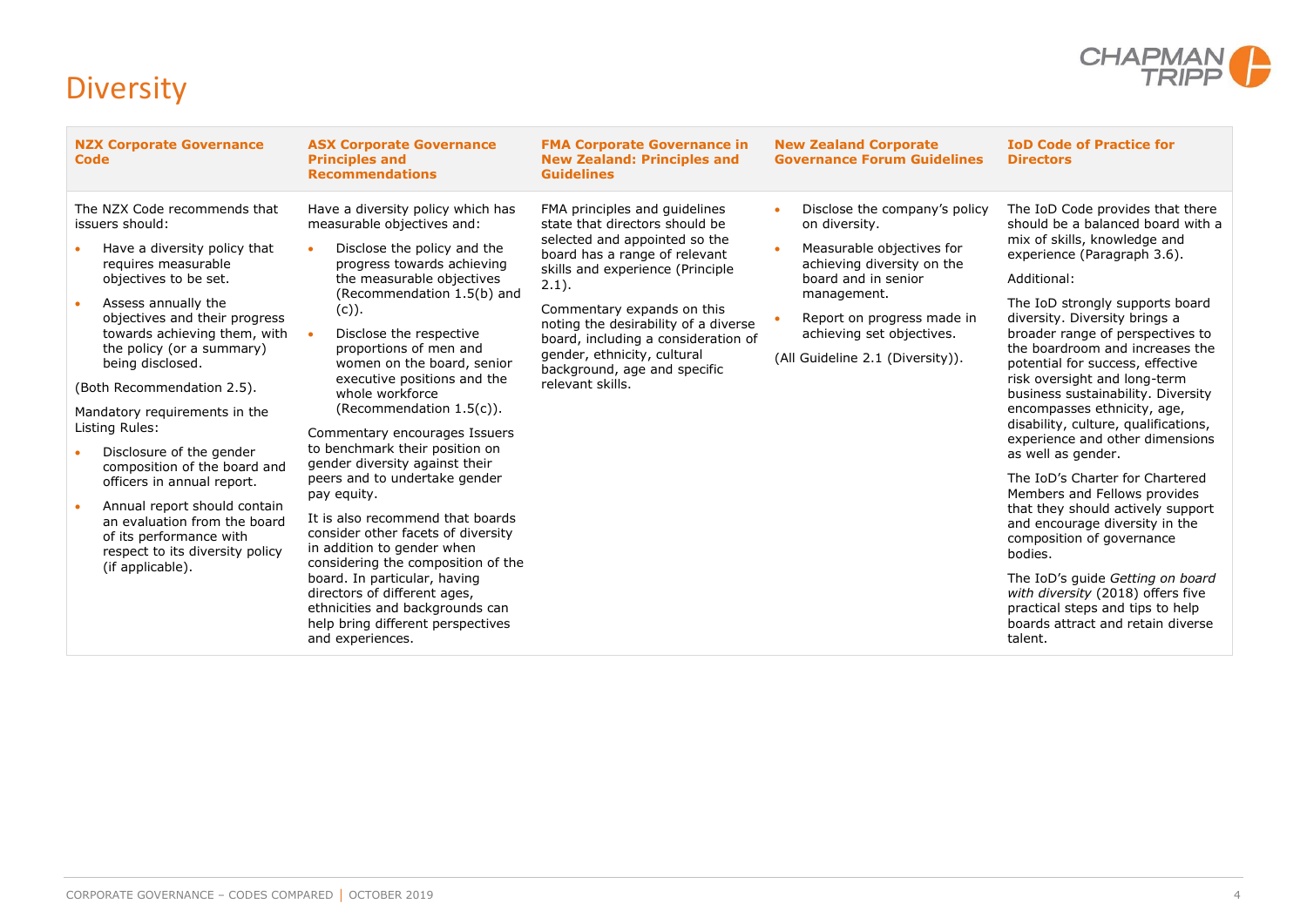

# <span id="page-6-0"></span>Independence of the board

| Recommendations:<br>Similar to the NZX Code, with<br>Chair should be independent<br>Expands extensively on the FMA's<br>The IoD Code provides that:<br>$\bullet$<br>recommendations such as:<br>(Guidelines to Principle 2).<br>quidelines:<br>The majority of the board<br>NZX listed and widely held<br>should be independent<br>Directors should be<br>The board should comprise a<br>companies should have a<br>Independent chair, and not<br>$\bullet$<br>(Recommendation 2.8).<br>the CEO (Recommendation<br>independently familiar with<br>majority of non-executive<br>majority of non-executive<br>directors, and a minimum of<br>directors (with at least two<br>$2.5$ ).<br>company operations<br>A director should not hold the<br>(Guideline 2.1<br>two independent directors or<br>being independent directors)<br>position of CEO and chair<br>The board should be<br>$\bullet$<br>one-third of the board for<br>(Paragraph 3.7).<br>(Independence)).<br>(Recommendation 2.9).<br>comprised of a majority of<br>larger boards (Commentary<br>independent directors<br>Outlines circumstances in<br>A CEO/MD should not also be<br>to Principle 2).<br>A procedure for the<br>(Recommendation 2.4).<br>which a director could be<br>the chair (Paragraph 3.14).<br>nomination and appointment<br>Specific factors that may<br>deemed non-independent<br>of directors - the<br>Boards should plan<br>influence independence, e.g.<br>(Guideline 2.4)<br>commentary provides further<br>succession (Paragraph 3.6).<br>recent employment or<br>(Independence)), for<br>guidance as to what this<br>material business or<br>example:<br>procedure should include<br>contractual relationship with<br>Employment in the past<br>(Recommendation 2.2).<br>the entity (Commentary to<br>three years.<br>Principle 2).<br>Key mandatory requirements in<br>the Listing Rules:<br>Being the director of a<br>company where the main<br>Minimum of three directors<br>company has an invested<br>(with two being ordinarily<br>more than 10% of the<br>resident in New Zealand).<br>share capital.<br>Two independent directors<br>Succession should occur on a<br>(but see Code<br>planned and ongoing basis<br>recommendation above).<br>(Guideline 2.1 (Succession)).<br>Board must determine and<br>disclose the independence of<br>directors.<br>A director must hold not hold<br>office past the third AGM<br>(without re-election) or for<br>three years, whichever is<br>longer (which applies to<br>Executive Directors as well). |
|-------------------------------------------------------------------------------------------------------------------------------------------------------------------------------------------------------------------------------------------------------------------------------------------------------------------------------------------------------------------------------------------------------------------------------------------------------------------------------------------------------------------------------------------------------------------------------------------------------------------------------------------------------------------------------------------------------------------------------------------------------------------------------------------------------------------------------------------------------------------------------------------------------------------------------------------------------------------------------------------------------------------------------------------------------------------------------------------------------------------------------------------------------------------------------------------------------------------------------------------------------------------------------------------------------------------------------------------------------------------------------------------------------------------------------------------------------------------------------------------------------------------------------------------------------------------------------------------------------------------------------------------------------------------------------------------------------------------------------------------------------------------------------------------------------------------------------------------------------------------------------------------------------------------------------------------------------------------------------------------------------------------------------------------------------------------------------------------------------------------------------------------------------------------------------------------------------------------------------------------------------------------------------------------------------------------------------------------------------------------------------------------------------------------------------------------------------------------------------------------------------------------------------------------------|
|                                                                                                                                                                                                                                                                                                                                                                                                                                                                                                                                                                                                                                                                                                                                                                                                                                                                                                                                                                                                                                                                                                                                                                                                                                                                                                                                                                                                                                                                                                                                                                                                                                                                                                                                                                                                                                                                                                                                                                                                                                                                                                                                                                                                                                                                                                                                                                                                                                                                                                                                                 |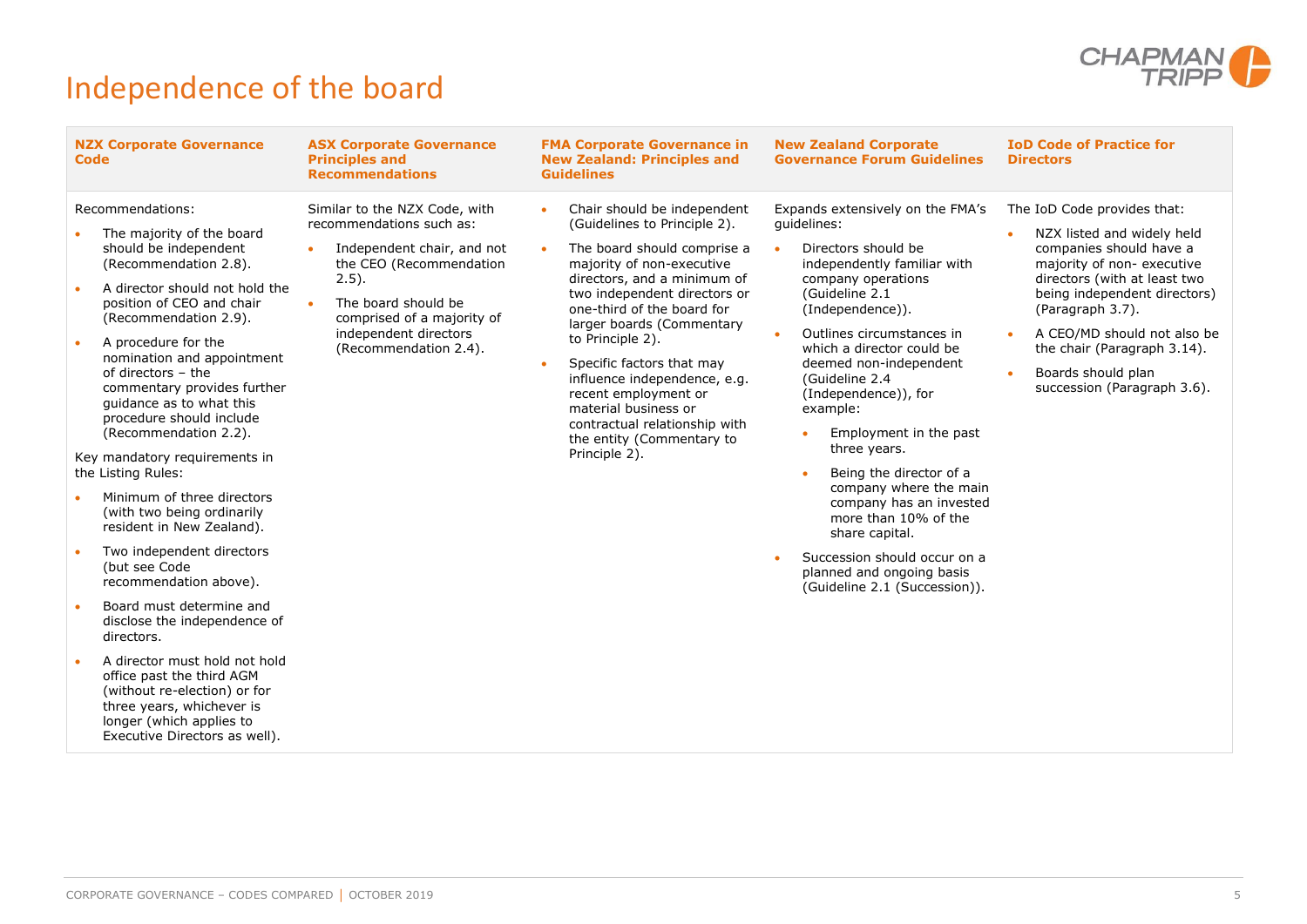

# <span id="page-7-0"></span>Board appointments, skills and performance

| <b>Code</b>            | <b>NZX Corporate Governance</b>                                                                                                                                                                                                                                                                                                                                                                                  | <b>ASX Corporate Governance</b><br><b>Principles and</b><br><b>Recommendations</b>                                                                                                                                                                                                                                                                                                                                                                            | <b>FMA Corporate Governance in</b><br><b>New Zealand: Principles and</b><br><b>Guidelines</b>                                                                                                                            | <b>New Zealand Corporate</b><br><b>Governance Forum Guidelines</b>                                                     | <b>IoD Code of Practice for</b><br><b>Directors</b>                                                                                                                                                                                                                                                                                                              |
|------------------------|------------------------------------------------------------------------------------------------------------------------------------------------------------------------------------------------------------------------------------------------------------------------------------------------------------------------------------------------------------------------------------------------------------------|---------------------------------------------------------------------------------------------------------------------------------------------------------------------------------------------------------------------------------------------------------------------------------------------------------------------------------------------------------------------------------------------------------------------------------------------------------------|--------------------------------------------------------------------------------------------------------------------------------------------------------------------------------------------------------------------------|------------------------------------------------------------------------------------------------------------------------|------------------------------------------------------------------------------------------------------------------------------------------------------------------------------------------------------------------------------------------------------------------------------------------------------------------------------------------------------------------|
| $\bullet$<br>$\bullet$ | Recommendations:<br>Newly appointed directors<br>should have written<br>agreements establishing the<br>terms of their appointment<br>(Recommendation 2.3).<br>Information about each<br>director should be disclosed<br>in the annual report or on its<br>website, including a profile of<br>experience, length of service,<br>independence, ownership<br>interests and director<br>attendance at board meetings | Largely similar to the NZX<br>recommendations, other than<br>the added requirement for<br>new appointees to have an<br>induction, and the board to<br>periodically review whether<br>there is a need for existing<br>directors to undertake<br>professional development<br>(Recommendation 2.6).<br>Also notes that a listed entity<br>should have and disclose a<br>board skills matrix setting out<br>the current or desired mix of<br>skills and diversity | Largely similar to the NZX<br>recommendations, other than the<br>added requirement for new<br>appointees to have a<br>comprehensive induction, which is<br>not specifically called out in the<br>NZX Code (Principle 2). | A skills matrix is an effective<br>tool to demonstrate skills<br>across the boardroom<br>(Guideline 2.2 (Succession)). | A balanced board needs a<br>broad mix of skills,<br>knowledge and experience<br>(Paragraph 3.6).<br>Boards should engage in<br>continuing professional<br>development (Paragraph<br>$3.6$ ).<br>Boards should undertake an<br>annual formal review of<br>directors and the board,<br>supplemented by informal<br>evaluation during the year<br>(Paragraph 3.17). |
| $\bullet$              | (Recommendation 2.4).<br>Directors should undertake<br>appropriate training<br>(Recommendation 2.6).                                                                                                                                                                                                                                                                                                             | (Recommendation 2.2).                                                                                                                                                                                                                                                                                                                                                                                                                                         |                                                                                                                                                                                                                          |                                                                                                                        |                                                                                                                                                                                                                                                                                                                                                                  |
| $\bullet$              | The board should put in place<br>a procedure to regularly<br>assess director, board and<br>committee performance<br>(Recommendation 2.7).                                                                                                                                                                                                                                                                        |                                                                                                                                                                                                                                                                                                                                                                                                                                                               |                                                                                                                                                                                                                          |                                                                                                                        |                                                                                                                                                                                                                                                                                                                                                                  |
| $\bullet$              | The commentary also notes<br>that 'Independence' status<br>should not be determined<br>without careful consideration<br>of all relevant factors. The<br>new Code outlines seven<br>possible factors that may<br>impact a director's<br>independence, including<br>previous executive roles,<br>holding a senior role in<br>providing professional<br>services to the issuer, and<br>length of tenure.            |                                                                                                                                                                                                                                                                                                                                                                                                                                                               |                                                                                                                                                                                                                          |                                                                                                                        |                                                                                                                                                                                                                                                                                                                                                                  |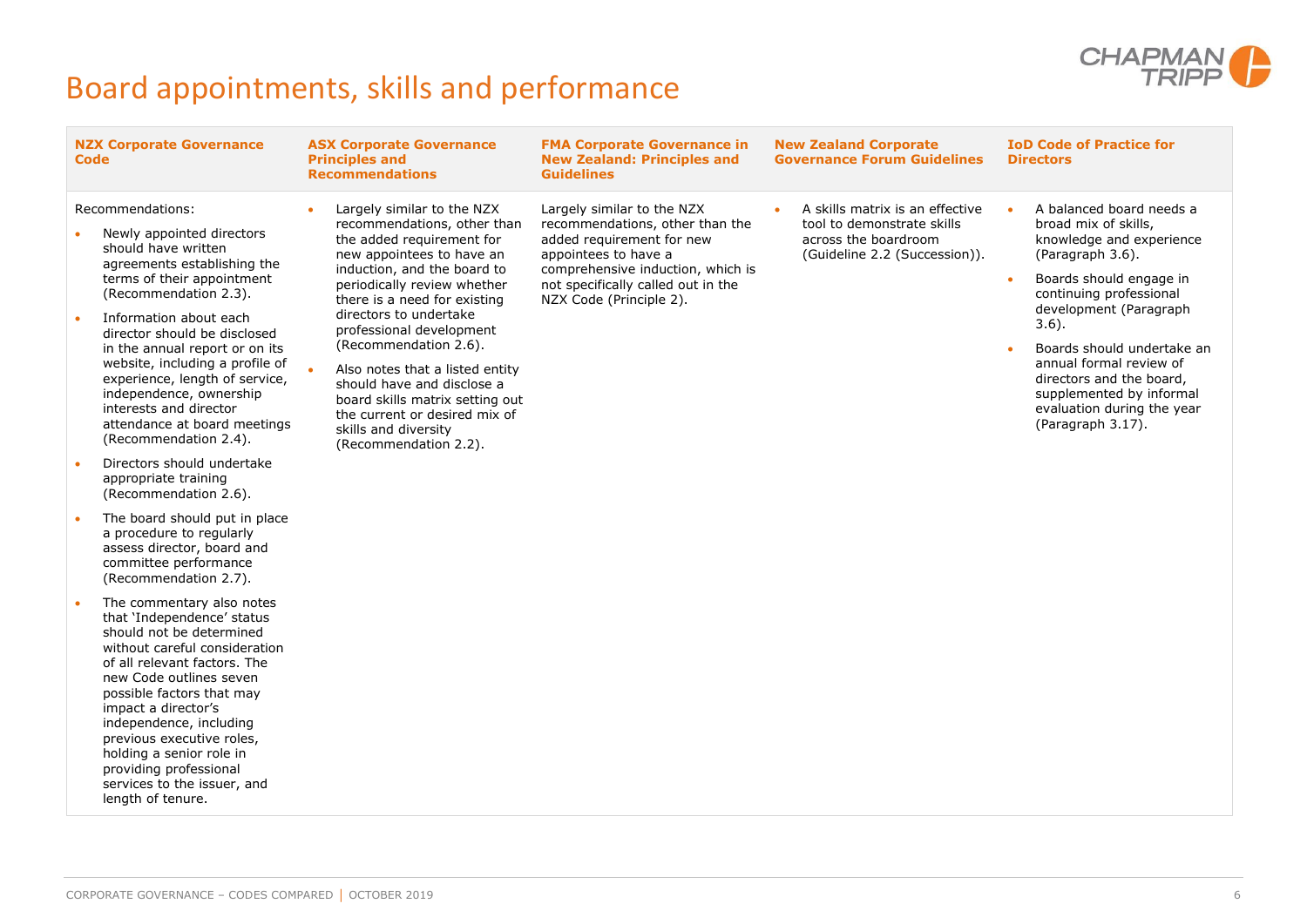

### <span id="page-8-0"></span>Audit Committee

| <b>NZX Corporate Governance</b><br><b>FMA Corporate Governance in</b><br><b>ASX Corporate Governance</b><br><b>Principles and</b><br><b>New Zealand: Principles and</b><br>Code<br><b>Recommendations</b><br><b>Guidelines</b>                                                                                                                                                                                                                                                                                                                                                                                                                                                                                                                                                                                                                                                                                                                                                                                                                                                                                                                                                                                                                                                                                                                                                                                                                                                                                                                                                                                                                                                                                                                                                                                                                                                                                                                                                                                                                                               | <b>New Zealand Corporate</b><br><b>Governance Forum Guidelines</b>                                                                                        | <b>IoD Code of Practice for</b><br><b>Directors</b>                                                                                                                                                                                                                                                                                                                                                                                                                                                                                                                                                                                                                                                                                                                                                                                                                                                                                                                                                                                                                                                                         |
|------------------------------------------------------------------------------------------------------------------------------------------------------------------------------------------------------------------------------------------------------------------------------------------------------------------------------------------------------------------------------------------------------------------------------------------------------------------------------------------------------------------------------------------------------------------------------------------------------------------------------------------------------------------------------------------------------------------------------------------------------------------------------------------------------------------------------------------------------------------------------------------------------------------------------------------------------------------------------------------------------------------------------------------------------------------------------------------------------------------------------------------------------------------------------------------------------------------------------------------------------------------------------------------------------------------------------------------------------------------------------------------------------------------------------------------------------------------------------------------------------------------------------------------------------------------------------------------------------------------------------------------------------------------------------------------------------------------------------------------------------------------------------------------------------------------------------------------------------------------------------------------------------------------------------------------------------------------------------------------------------------------------------------------------------------------------------|-----------------------------------------------------------------------------------------------------------------------------------------------------------|-----------------------------------------------------------------------------------------------------------------------------------------------------------------------------------------------------------------------------------------------------------------------------------------------------------------------------------------------------------------------------------------------------------------------------------------------------------------------------------------------------------------------------------------------------------------------------------------------------------------------------------------------------------------------------------------------------------------------------------------------------------------------------------------------------------------------------------------------------------------------------------------------------------------------------------------------------------------------------------------------------------------------------------------------------------------------------------------------------------------------------|
| Recommendations:<br>Requirements similar to the NZX<br>The guidelines are similar to the<br>Code, with recommendations such<br>NZX Code and mandatory<br>All directors should be non-<br>requirements under the Listing<br>as:<br>executive. The chair of the<br>Rules, and also recommend:<br>audit committee should not<br>The chair should be<br>also be the chair of the<br>independent<br>The chair should be<br>board. (Recommendation<br>(Recommendation 4.1(a)(2)).<br>independent.<br>$3.1$ ).<br>Disclose charter and meeting<br>Written charters and<br>attendances of committee<br>Employees only attend<br>membership of each<br>members (Recommendation<br>committee be published on<br>meetings by invitation<br>(Recommendation 3.2).<br>$4.1(a)(3)$ and $(5)$ ).<br>the website and easily<br>accessible.<br>Have a written charter<br>Note that the ASX also requires<br>Proceedings of committees be<br>that the qualifications and<br>(Recommendation 3.1).<br>experience of audit committee<br>reported back to the board.<br>Mandatory requirements in the<br>members be made public, which<br>Listing Rules:<br>(All Guidelines to Principle 3)<br>is not required by the NZX Code<br>(Recommendation $4.1(a)(4)$ ).<br>Committee must comprise at<br>The Guidelines in Principle 3 go<br>least three directors:<br>further to state that the chair of<br>the audit committee should not<br>Majority independent<br>have a longstanding association<br>directors.<br>with the external audit firm,<br>either as a current or retired audit<br>One director with<br>$\bullet$<br>partner or senior manager at the<br>accounting or financial<br>firm. An exception could be made<br>background.<br>if the association could no longer<br>reasonably be perceived to<br>influence either the chair or the<br>external audit firm. The FMA<br>consider that Audit committee<br>chairs previously employed by the<br>external audit firm would be<br>perceived to be influenced for at<br>least three years, and often<br>longer, after leaving the firm. | No recommendations that differ<br>from that suggested by NZX<br>(except that the chair should be<br>independent) or the FMA<br>(Guideline 3.1 (General)). | The IoD Code provides that:<br>Companies with widely held<br>securities should have an<br>audit committee (Paragraph<br>$3.12$ ).<br>Committees should ideally be<br>comprised of independent<br>directors (Paragraph 3.12).<br>The chair of the board should<br>not also be chair of the audit<br>committee (unless there is a<br>compelling reason for this)<br>(Paragraph 3.12).<br>Committees should review<br>the independence and<br>performance of external<br>auditors (Paragraph 3.12).<br>Committees should meet with<br>the external auditors at least<br>once a year and for at least<br>part of that meeting no<br>executive directors or other<br>employees should be present<br>(Paragraph 3.12).<br>When a committee is<br>established by the board, its<br>terms of reference, powers,<br>duties, reporting procedures,<br>membership, remuneration<br>and duration of office should<br>be clearly recorded. Decision-<br>making abilities should be<br>clearly defined. Generally,<br>committee activities should<br>result in recommendations for<br>the approval of the full board<br>(Paragraph 3.18). |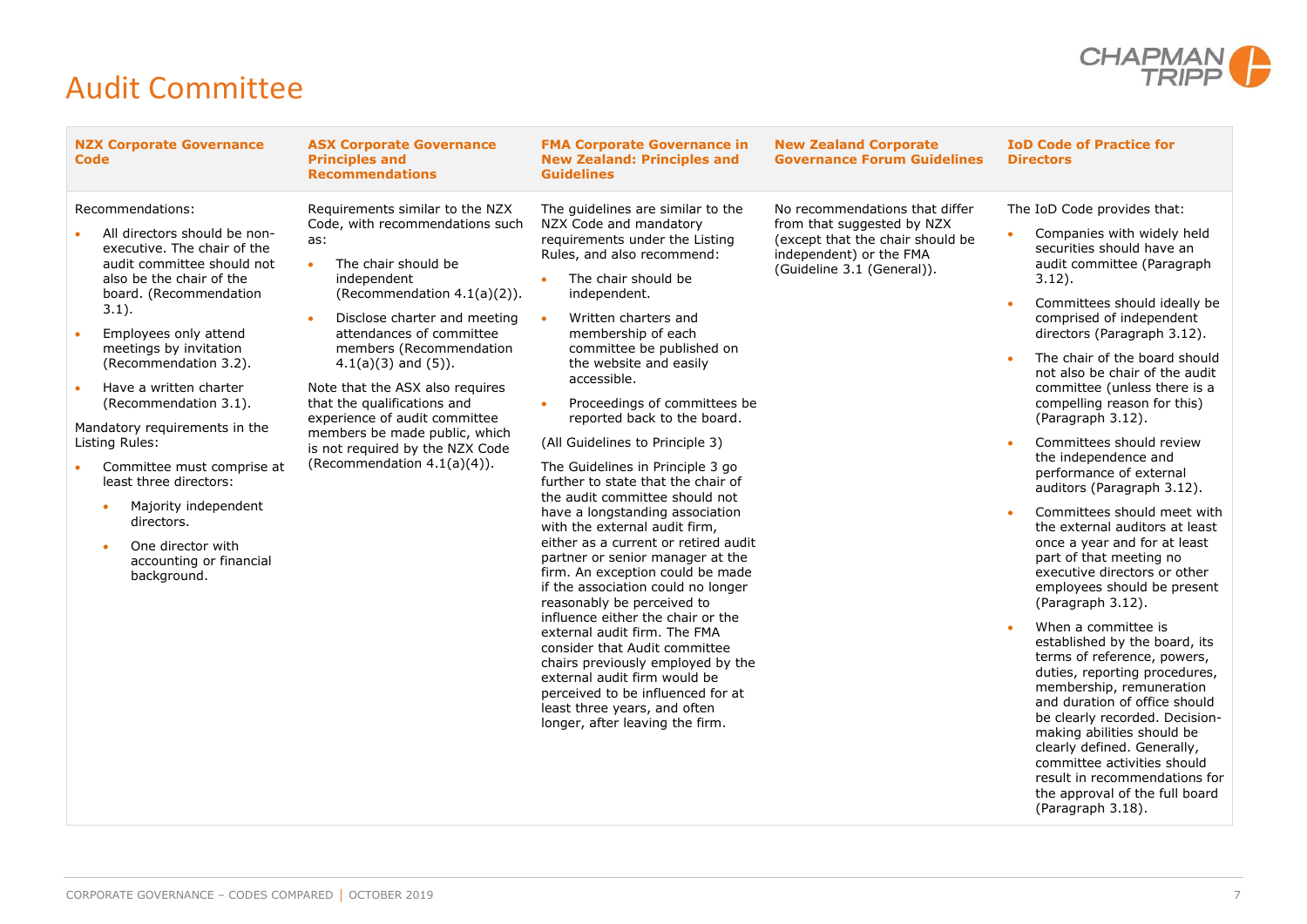

### <span id="page-9-0"></span>Remuneration and Nomination Committees

| <b>NZX Corporate Governance</b><br>Code                                                                                                                                                                                                                                                                                                                    | <b>ASX Corporate Governance</b><br><b>Principles and</b><br><b>Recommendations</b>                                                                                                                                                            | <b>FMA Corporate Governance in</b><br><b>New Zealand: Principles and</b><br><b>Guidelines</b>                                                                                                                                                                                                 | <b>New Zealand Corporate</b><br><b>Governance Forum Guidelines</b>                                                                                                                                                                                                                                                                                                                                   | <b>IoD Code of Practice for</b><br><b>Directors</b>                                                                                                                                                                                                                                                                                                                                                                                                                                                                                              |
|------------------------------------------------------------------------------------------------------------------------------------------------------------------------------------------------------------------------------------------------------------------------------------------------------------------------------------------------------------|-----------------------------------------------------------------------------------------------------------------------------------------------------------------------------------------------------------------------------------------------|-----------------------------------------------------------------------------------------------------------------------------------------------------------------------------------------------------------------------------------------------------------------------------------------------|------------------------------------------------------------------------------------------------------------------------------------------------------------------------------------------------------------------------------------------------------------------------------------------------------------------------------------------------------------------------------------------------------|--------------------------------------------------------------------------------------------------------------------------------------------------------------------------------------------------------------------------------------------------------------------------------------------------------------------------------------------------------------------------------------------------------------------------------------------------------------------------------------------------------------------------------------------------|
| Recommendations:<br>Have written charters<br>$\bullet$<br>(Recommendations 3.3 and<br>3.4).<br>Management only attend<br>$\bullet$<br>meetings of the remuneration<br>committee by invitation<br>(Recommendation 3.3).<br>At least a majority of the<br>$\bullet$<br>committees should be<br>independent directors<br>(Recommendations 3.3 and<br>$3.4$ ). | Recommends issuers have a<br>remuneration and nomination<br>committee (similar to NZX Code<br>recommendations), with the<br>additional recommendation that<br>the chair should be independent<br>(Recommendation 8.1(a)(2),<br>$2.1(a)(2)$ ). | Commentary on the quidelines<br>mentions the desirability of both<br>committees for some issuers<br>(Commentary to Principle 2 and<br>3).<br>The commentary suggests that<br>the remuneration committee<br>should have a majority of<br>independent directors<br>(Commentary to Principle 3). | Largely similar to the NZX and the<br>FMA, except for the<br>recommendation that the chair of<br>each committee should be<br>independent (Guideline 3.1)<br>(General)).<br>Recommends a nomination<br>committee (where the company is<br>of sufficient size) and should<br>disclose processes regarding<br>nominations by shareholders and<br>the nomination committee<br>(Guideline 3.3 (General)). | When a committee is established<br>by the board, its terms of<br>reference, powers, duties,<br>reporting procedures,<br>membership, remuneration and<br>duration of office should be clearly<br>recorded. Decision-making<br>abilities should be clearly defined.<br>Generally, committee activities<br>should result in recommendations<br>for the approval of the full board<br>(Paragraph 3.18).<br>The IoD Code recommends that a<br>remuneration committee of the<br>board is comprised of<br>independent directors (Paragraph<br>$3.13$ ). |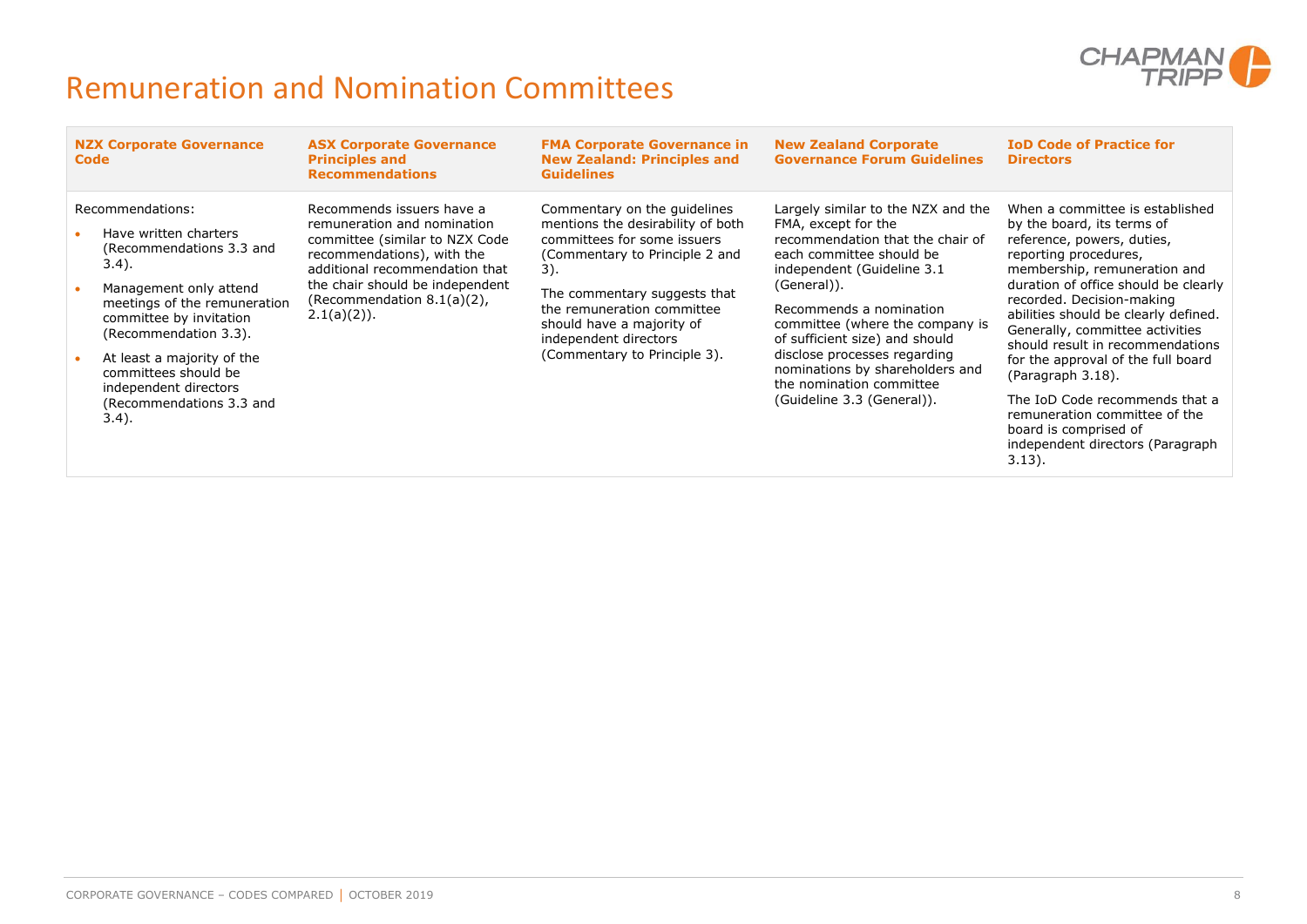

# <span id="page-10-0"></span>Other committees and general requirements for committees

| <b>NZX Corporate Governance</b><br>Code                                                                                                                                                                                                                                                                                                                                                                                                                                                                                                                                                                                                                                                                                                                                                                                                             | <b>ASX Corporate Governance</b><br><b>Principles and</b><br><b>Recommendations</b>           | <b>FMA Corporate Governance in</b><br><b>New Zealand: Principles and</b><br><b>Guidelines</b>                                                                                                                                                                                                                                                                                                                                                                                                                                                                                                                                                                                                                                                      | <b>New Zealand Corporate</b><br><b>Governance Forum Guidelines</b>                                                                                                                                                                                                                                                                                                                                                                                                                                                                                                                                                                                                                  | <b>IoD Code of Practice for</b><br><b>Directors</b>                                                                                                                                                                                                                                                                                                                                                                                                                                                                                                                                                                                                                                                                                                                                 |
|-----------------------------------------------------------------------------------------------------------------------------------------------------------------------------------------------------------------------------------------------------------------------------------------------------------------------------------------------------------------------------------------------------------------------------------------------------------------------------------------------------------------------------------------------------------------------------------------------------------------------------------------------------------------------------------------------------------------------------------------------------------------------------------------------------------------------------------------------------|----------------------------------------------------------------------------------------------|----------------------------------------------------------------------------------------------------------------------------------------------------------------------------------------------------------------------------------------------------------------------------------------------------------------------------------------------------------------------------------------------------------------------------------------------------------------------------------------------------------------------------------------------------------------------------------------------------------------------------------------------------------------------------------------------------------------------------------------------------|-------------------------------------------------------------------------------------------------------------------------------------------------------------------------------------------------------------------------------------------------------------------------------------------------------------------------------------------------------------------------------------------------------------------------------------------------------------------------------------------------------------------------------------------------------------------------------------------------------------------------------------------------------------------------------------|-------------------------------------------------------------------------------------------------------------------------------------------------------------------------------------------------------------------------------------------------------------------------------------------------------------------------------------------------------------------------------------------------------------------------------------------------------------------------------------------------------------------------------------------------------------------------------------------------------------------------------------------------------------------------------------------------------------------------------------------------------------------------------------|
| Recommendations:<br>Issuers should consider<br>whether it is appropriate to<br>have any other standing<br>board committees, each of<br>which should operate under a<br>written charter<br>(Recommendation 3.5).<br>Identify the members of each<br>committee and periodically<br>report member attendance<br>(Recommendation 3.5).<br>Establish appropriate<br>protocols to be followed for<br>dealing with a takeover offer,<br>including the option of<br>establishing an independent<br>takeover committee (and the<br>likely composition and<br>implementation of such a<br>committee)<br>(Recommendation 3.6).<br>The commentary also notes that<br>an issuer may wish to consider<br>establishing a separate risk<br>committee (although noting these<br>are often combined with the audit<br>committee) or a health and safety<br>committee. | Form a risk committee, with<br>the chair being an<br>independent<br>(Recommendation 7.1(a)). | The charter and membership<br>of each committee should be<br>published on the entity's<br>website and easily accessible<br>(Guidelines to Principle 3).<br>Proceedings of committees<br>$\bullet$<br>should be reported back to<br>the board to allow other<br>directors to question<br>committee members<br>(Guidelines to Principle 3).<br>Particular consideration<br>$\bullet$<br>should be given to appointing<br>a risk committee - depending<br>on the size and nature of the<br>entity, a combined risk and<br>audit committee may not be<br>appropriate (Commentary to<br>Principle 3).<br>A health and safety<br>$\bullet$<br>committee may also be useful<br>to provide oversight and<br>accountability (Commentary<br>to Principle 3). | Recommends establishing<br>procedures for if there is a<br>takeover offer, which should<br>include the option of<br>establishing an independent<br>takeover committee<br>(Guideline 3.1 (Takeover<br>Committees)).<br>Notes a board may need to<br>form a related party<br>committee as necessary in<br>order to manage related<br>party transactions (Guideline<br>$1.4$ ).<br>Generally, board committees<br>should be majority<br>independent and have an<br>independent chair (Guideline<br>3.1 (General)).<br>Committees should contain or<br>have access to the necessary<br>expertise and training to<br>execute their charters<br>effectively (Guideline 3.2<br>(General)). | In appropriate circumstances,<br>$\bullet$<br>and depending on the size of<br>the board, other committees<br>may promote the efficient<br>operation of the board.<br>When a committee is<br>$\bullet$<br>established by the board, its<br>terms of reference, powers,<br>duties, reporting procedures,<br>membership, remuneration<br>and duration of office should<br>be clearly recorded. Decision-<br>making abilities should be<br>clearly defined. Generally,<br>committee activities should<br>result in recommendations for<br>the approval of the full board.<br>Non-executive directors<br>should be invited to attend<br>meetings of any board<br>committee, whether<br>appointed or not, except<br>where excluded by a conflict<br>of interest.<br>(All Paragraph 3.18). |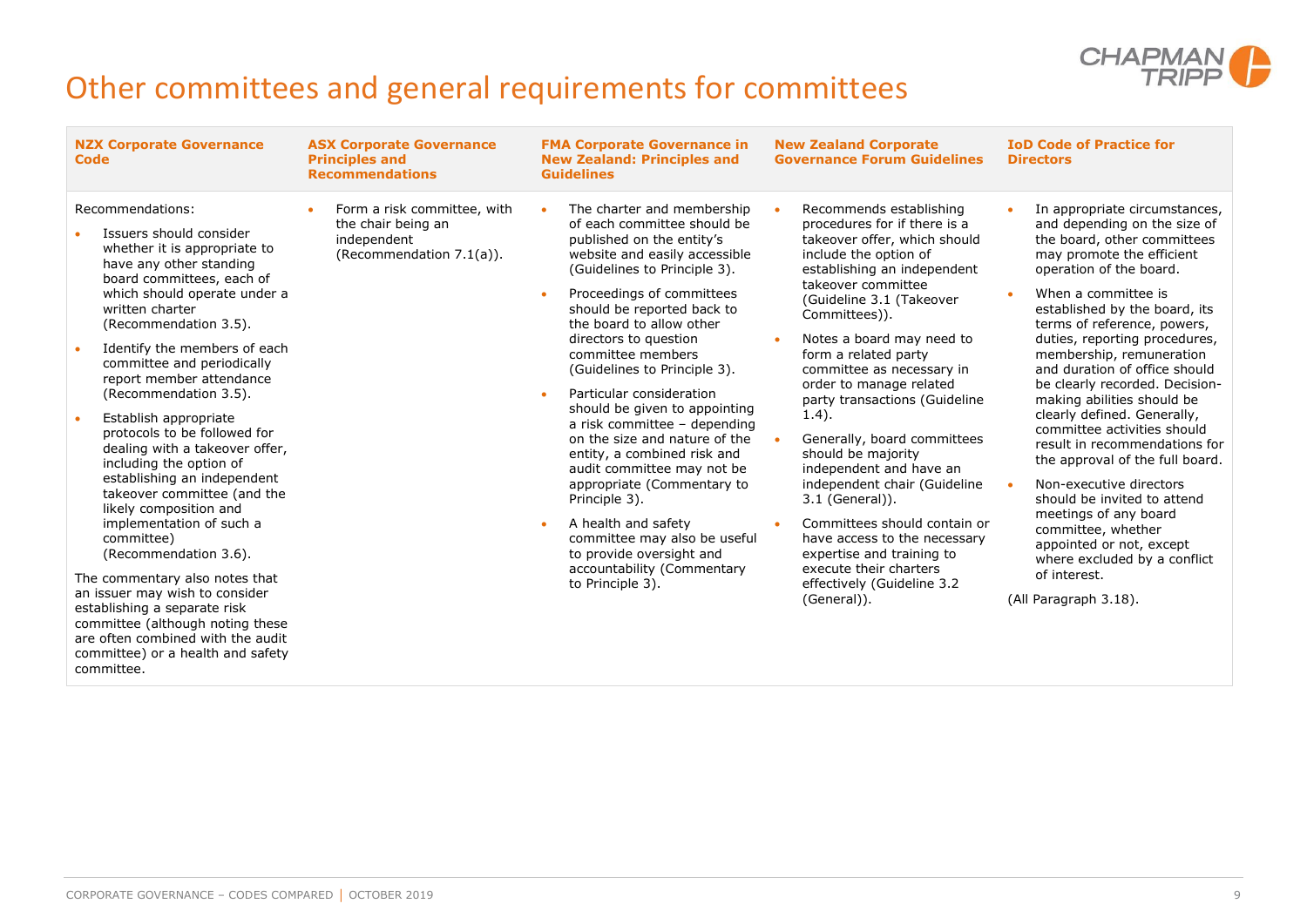

# <span id="page-11-0"></span>Risk Management and reporting non-financial matters

|           | <b>NZX Corporate Governance</b><br>Code                                                                                                                                                                                                                                                                                                                                                                                                                                                                                                       | <b>ASX Corporate Governance</b><br><b>Principles and</b><br><b>Recommendations</b>                                                                                                                                                                                                                                                                                                                                                                                             | <b>FMA Corporate Governance in</b><br><b>New Zealand: Principles and</b><br><b>Guidelines</b>                                                                                                                                                                                                                                                                                                                                                                                                                                                                  | <b>New Zealand Corporate</b><br><b>Governance Forum Guidelines</b>                                                                                                                             | <b>IoD Code of Practice for</b><br><b>Directors</b>                                                                                                                                                                                                                                                                                                                                                                                                                                                  |
|-----------|-----------------------------------------------------------------------------------------------------------------------------------------------------------------------------------------------------------------------------------------------------------------------------------------------------------------------------------------------------------------------------------------------------------------------------------------------------------------------------------------------------------------------------------------------|--------------------------------------------------------------------------------------------------------------------------------------------------------------------------------------------------------------------------------------------------------------------------------------------------------------------------------------------------------------------------------------------------------------------------------------------------------------------------------|----------------------------------------------------------------------------------------------------------------------------------------------------------------------------------------------------------------------------------------------------------------------------------------------------------------------------------------------------------------------------------------------------------------------------------------------------------------------------------------------------------------------------------------------------------------|------------------------------------------------------------------------------------------------------------------------------------------------------------------------------------------------|------------------------------------------------------------------------------------------------------------------------------------------------------------------------------------------------------------------------------------------------------------------------------------------------------------------------------------------------------------------------------------------------------------------------------------------------------------------------------------------------------|
|           | Recommendations:<br>Issuers should provide non-<br>financial disclosure at least<br>annually (including material<br>exposure to environmental,<br>economic and social<br>sustainability risks and other<br>key risks), explain how they<br>plan to manage those risks<br>and how operational or non-<br>financial targets are<br>measured. Non-financial<br>reporting should be<br>informative, include forward<br>looking assessments, and<br>align with key strategies and<br>metrics monitored by the<br>board (Recommendation<br>$4.3$ ). | Risk management<br>frameworks should be sound.<br>and their efficacy reviewed at<br>least annually by the board,<br>and disclose whether such<br>review has taken place<br>(Recommendation 7.2(a) and<br>$(b)$ ).<br>Form a risk committee<br>(Recommendation 7.1(a)).<br>Disclosure of the details of<br>any internal audit function<br>(Recommendation 7.3(a)).<br>Disclose any material<br>exposure to ESG risks and<br>how it manages those risks<br>(Recommendation 7.4). | Rigorous processes for risk<br>management and internal controls<br>should be in place:<br>Board should receive and<br>review regular reports on<br>these processes.<br>Board reports should include<br>$\bullet$<br>a copy of the entity's risk<br>register and should highlight<br>the main risks to the entity's<br>performance and the steps<br>being taken to manage them.<br>Boards should report on risk<br>$\bullet$<br>identification, risk<br>management and relevant<br>internal controls to investors<br>and stakeholders, at least<br>once a year. | Outlines the kind of risks that<br>boards should consider:<br>Financial, strategic and ESG<br>risks (Guideline 6.3).<br>Board should foster an<br>"effective risk culture"<br>(Guideline 6.2). | The IoD Code provides that:<br>Directors should recognise<br>$\bullet$<br>and manage risk through<br>identification, prioritisation,<br>creation and implementation<br>of a good risk management<br>plan and monitoring.<br>Directors should ensure the<br>creation, implementation and<br>maintenance of adequate<br>systems of internal control<br>within the company. (Both<br>Paragraph 3.5).<br>Additional:<br>The IoD supports boards reporting<br>meaningful non-financial<br>information on: |
| $\bullet$ | A risk management<br>framework should be in place<br>to manage existing risks and<br>to report material risks (and<br>how they are being managed)<br>(Recommendation 6.1).                                                                                                                                                                                                                                                                                                                                                                    |                                                                                                                                                                                                                                                                                                                                                                                                                                                                                | (All Guidelines to Principle 6).                                                                                                                                                                                                                                                                                                                                                                                                                                                                                                                               |                                                                                                                                                                                                | ESG matters and risks, and<br>health and safety<br>performance.                                                                                                                                                                                                                                                                                                                                                                                                                                      |
|           | Specific recommendation that<br>issuers should report on<br>health and safety risks,<br>performance and                                                                                                                                                                                                                                                                                                                                                                                                                                       |                                                                                                                                                                                                                                                                                                                                                                                                                                                                                |                                                                                                                                                                                                                                                                                                                                                                                                                                                                                                                                                                |                                                                                                                                                                                                |                                                                                                                                                                                                                                                                                                                                                                                                                                                                                                      |

management

(Recommendation 6.2).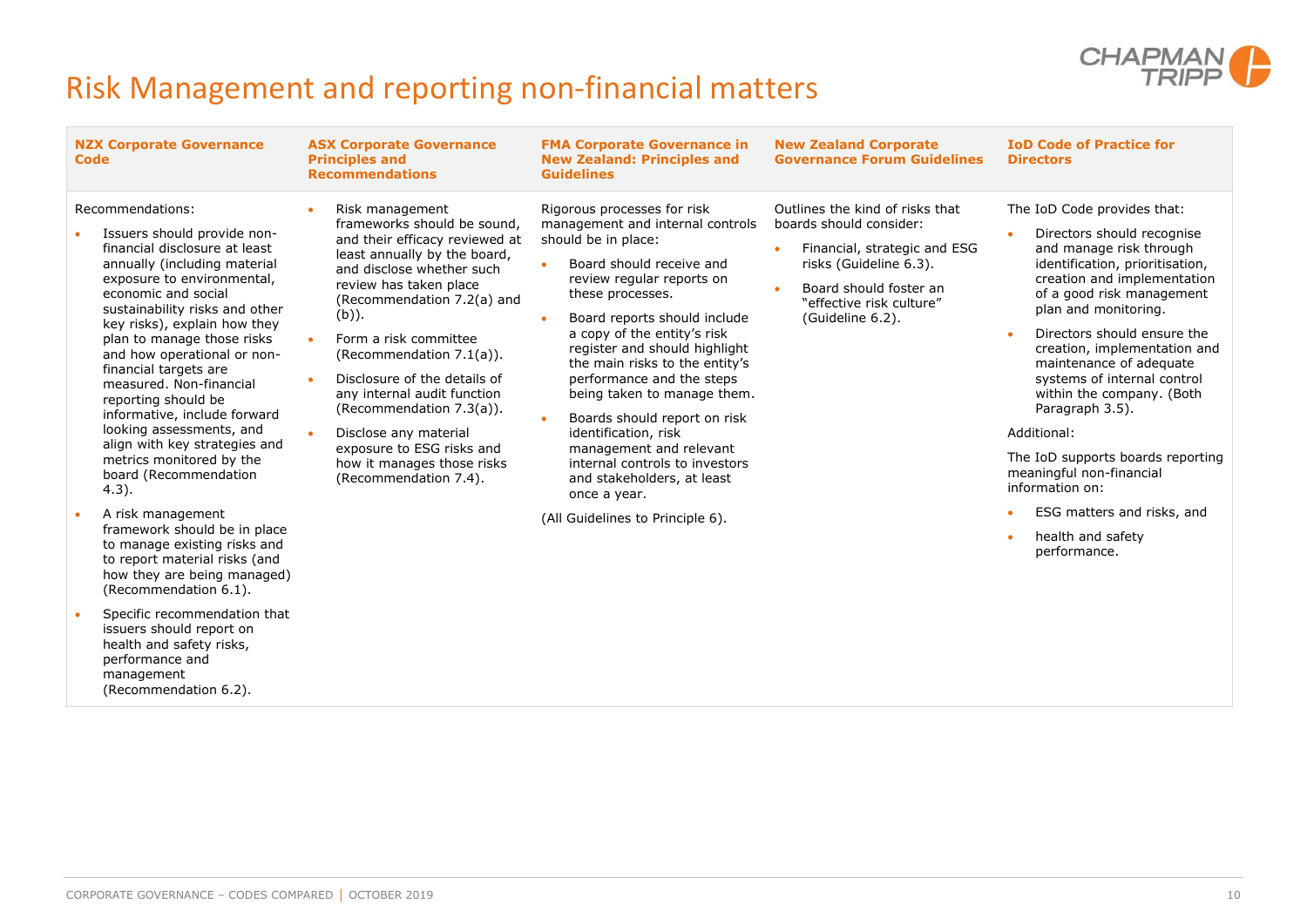

#### <span id="page-12-0"></span>Remuneration

| <b>NZX Corporate Governance</b><br><b>Code</b>                                                                                                                                                                                                                                                                                                                                                                                                                                                                                                                                                                                                                                                                                                                                                                                                                                                                                                                                                                                                                                                                                                                                                                       | <b>ASX Corporate Governance</b><br><b>Principles and</b><br><b>Recommendations</b>                                                                                                                                                                                                                                                                                                                                                                                                                                                                                                                                                             | <b>FMA Corporate Governance in</b><br><b>New Zealand: Principles and</b><br><b>Guidelines</b>                                                                                                                                                                                                                                                                                                                                                                                                                                                                                                                                                                                                                                                                                                 | <b>New Zealand Corporate</b><br><b>Governance Forum Guidelines</b>                                                                                                                                                                                                                                                                                                                                                                                                                                                                                                                                                        | <b>IoD Code of Practice for</b><br><b>Directors</b>                                                                                                                                                                                                                                                                                                                                                                                                                                                                                                                                                                                                                                                                                                                                                                                                                                                                                                                                                                                                     |
|----------------------------------------------------------------------------------------------------------------------------------------------------------------------------------------------------------------------------------------------------------------------------------------------------------------------------------------------------------------------------------------------------------------------------------------------------------------------------------------------------------------------------------------------------------------------------------------------------------------------------------------------------------------------------------------------------------------------------------------------------------------------------------------------------------------------------------------------------------------------------------------------------------------------------------------------------------------------------------------------------------------------------------------------------------------------------------------------------------------------------------------------------------------------------------------------------------------------|------------------------------------------------------------------------------------------------------------------------------------------------------------------------------------------------------------------------------------------------------------------------------------------------------------------------------------------------------------------------------------------------------------------------------------------------------------------------------------------------------------------------------------------------------------------------------------------------------------------------------------------------|-----------------------------------------------------------------------------------------------------------------------------------------------------------------------------------------------------------------------------------------------------------------------------------------------------------------------------------------------------------------------------------------------------------------------------------------------------------------------------------------------------------------------------------------------------------------------------------------------------------------------------------------------------------------------------------------------------------------------------------------------------------------------------------------------|---------------------------------------------------------------------------------------------------------------------------------------------------------------------------------------------------------------------------------------------------------------------------------------------------------------------------------------------------------------------------------------------------------------------------------------------------------------------------------------------------------------------------------------------------------------------------------------------------------------------------|---------------------------------------------------------------------------------------------------------------------------------------------------------------------------------------------------------------------------------------------------------------------------------------------------------------------------------------------------------------------------------------------------------------------------------------------------------------------------------------------------------------------------------------------------------------------------------------------------------------------------------------------------------------------------------------------------------------------------------------------------------------------------------------------------------------------------------------------------------------------------------------------------------------------------------------------------------------------------------------------------------------------------------------------------------|
| Recommendations:<br>Recommend director<br>remuneration packages to<br>shareholders for approval in a<br>transparent manner and actual<br>remuneration should be clearly<br>disclosed in the annual report<br>(Recommendation 5.1).<br>The issuer should have a policy<br>for remuneration of directors<br>and officers, which outline<br>relative weightings of<br>remuneration components and<br>performance criteria<br>(Recommendation 5.2).<br>The remuneration arrangements<br>for the CEO should be disclosed,<br>including disclosure of base<br>salary, short term and long term<br>incentives and performance<br>criteria used to determine<br>performance based payments<br>(Recommendation 5.3).<br>Commentary provides that if an<br>issuer makes public statements<br>referring to reliance on independent<br>remuneration reports in respect of<br>director remuneration, then a<br>summary of the findings of the<br>report should be made public.<br>Mandatory requirements under the<br>Listing Rules:<br>Director remuneration must be<br>approved by shareholders,<br>although pro rata increases<br>where there is an increase in<br>the number of directors<br>following approval are possible. | The ASX recommendations are<br>similar to that of NZX:<br>Disclose policies and practices<br>for remunerating non-<br>executive directors and<br>executive directors<br>(Recommendation 8.2).<br>The ASX commentary includes<br>further guidelines and suggestions<br>for setting the remuneration<br>policy. It also notes the strict<br>mandatory requirements under<br>the Corporations Act 2001.<br>An issuer that has an equity<br>based remuneration policy should<br>have a policy on whether<br>participants are permitted to<br>enter into arrangements to hedge<br>that risk and should disclose the<br>policy (Recommendation 8.3). | Remuneration policy should be<br>transparent, fair and reasonable:<br>Boards should have a clear<br>policy for setting executive<br>and director remuneration.<br>Remuneration should be fair<br>and reasonable, and<br>competitive in the market for<br>the skills, knowledge and<br>experience required.<br>Remuneration policies should<br>be disclosed to shareholders.<br>Executive (including<br>executive director)<br>remuneration should be<br>clearly differentiated from<br>non-executive directors'<br>remuneration.<br>Executive (including<br>executive director)<br>remuneration packages<br>should be appropriately<br>aligned with the entity's<br>strategy, and include an<br>element dependent on entity<br>and individual performance<br>(All Guidelines to Principle 5). | The guidelines attempt to<br>reconcile the protocols proposed<br>by the FMA with the expectations<br>of shareholders:<br>Describe how the<br>remuneration policy is aligned<br>with the company's long term<br>strategic objectives<br>(Guideline 5.1 (Remuneration<br>Policy)).<br>Performance measurement<br>should ensure there are no<br>rewards for taking<br>inappropriate risks at the<br>expense of the company and<br>its shareholders (Guideline<br>5.4 (Executive<br>Remuneration)).<br>Performance-based pay<br>should not be granted to non-<br>executive directors (Guideline<br>5.1 (Board Remuneration)). | The IoD Code provides that:<br>Directors and management<br>should be remunerated fairly<br>and transparently (Paragraph<br>$3.13$ ).<br>Directors' remuneration<br>should be set to attract,<br>motivate and retain the best<br>people possible (Paragraph<br>$3.13$ ).<br>Director and employee<br>remuneration and incentives<br>should be aligned with<br>company strategy and<br>performance (Paragraph 3.8).<br>Directors' fees should be<br>reviewed at least annually<br>(Paragraph 3.13).<br>A company's remuneration<br>policy should be disclosed in<br>the annual report (Paragraph<br>$3.13$ ).<br>In addition:<br>The IoD's Guide to disclosing<br>director remuneration in annual<br>reports (2017) aims to support<br>transparent and consistent<br>disclosure of director<br>remuneration. The framework<br>includes disclosing details on all<br>board and committee fees<br>received, plus any other benefits<br>or payments received and<br>associated explanations. The<br>guide can be used by boards of all<br>types of entities. |
|                                                                                                                                                                                                                                                                                                                                                                                                                                                                                                                                                                                                                                                                                                                                                                                                                                                                                                                                                                                                                                                                                                                                                                                                                      |                                                                                                                                                                                                                                                                                                                                                                                                                                                                                                                                                                                                                                                |                                                                                                                                                                                                                                                                                                                                                                                                                                                                                                                                                                                                                                                                                                                                                                                               |                                                                                                                                                                                                                                                                                                                                                                                                                                                                                                                                                                                                                           |                                                                                                                                                                                                                                                                                                                                                                                                                                                                                                                                                                                                                                                                                                                                                                                                                                                                                                                                                                                                                                                         |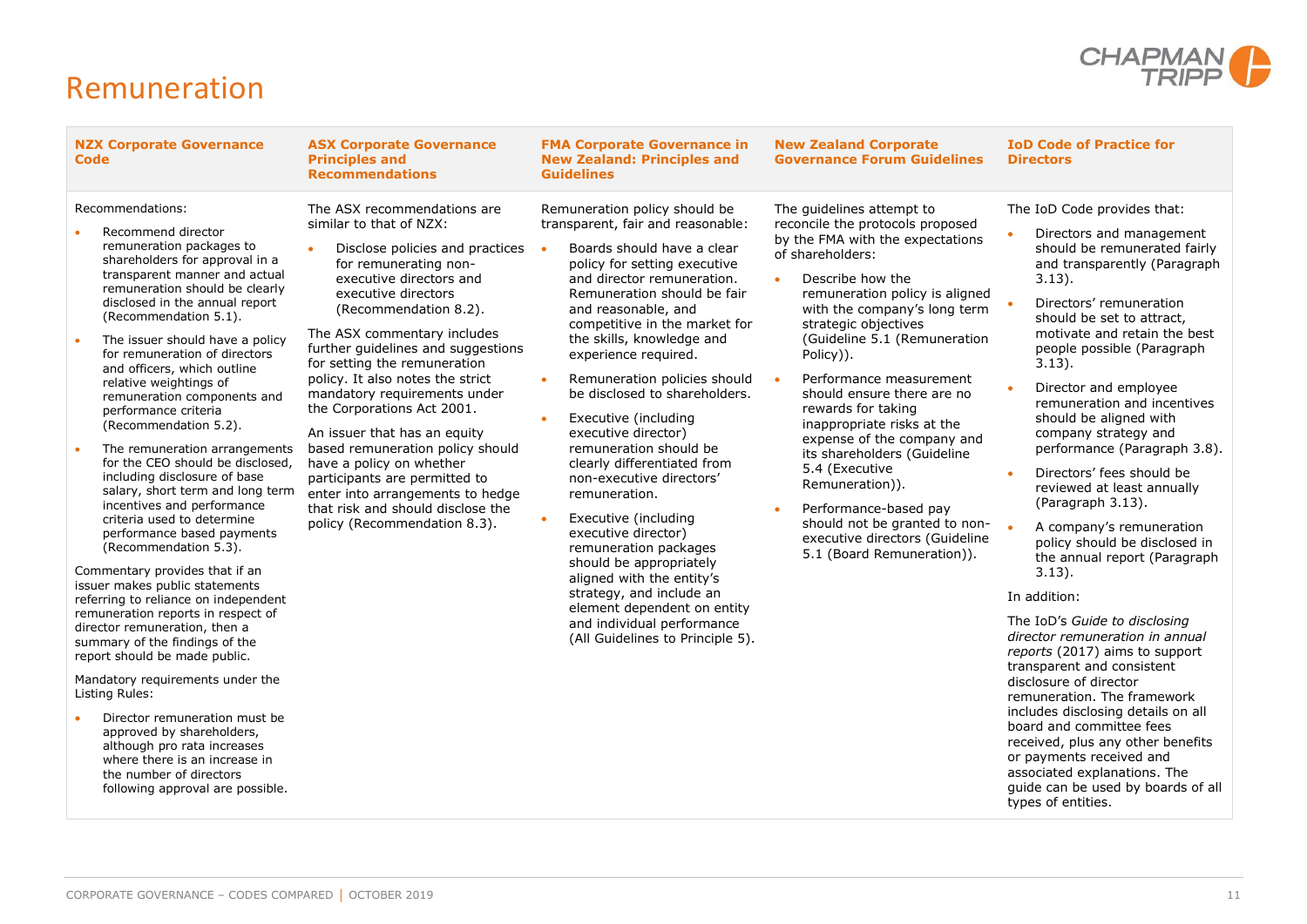

#### <span id="page-13-0"></span>Auditors

| <b>NZX Corporate Governance</b><br><b>Code</b>                                                                                                                                                                                                                                                                                                                                                                                             | <b>ASX Corporate Governance</b><br><b>Principles and</b><br><b>Recommendations</b>                                                                                                                                                                                                                                                                                                                                                                                                                                                                                                                                                   | <b>FMA Corporate Governance in</b><br><b>New Zealand: Principles and</b><br><b>Guidelines</b>                                                                                                                                                                                                                                                                                                                                                                                                                                                                                                                                                                                                                                                                                                                                                                                                                                                                                                                       | <b>New Zealand Corporate</b><br><b>Governance Forum Guidelines</b>                                                                                                                                               | <b>IoD Code of Practice for</b><br><b>Directors</b>                                                                                                                                                                                                                                                                                                                                                                                                                                                     |
|--------------------------------------------------------------------------------------------------------------------------------------------------------------------------------------------------------------------------------------------------------------------------------------------------------------------------------------------------------------------------------------------------------------------------------------------|--------------------------------------------------------------------------------------------------------------------------------------------------------------------------------------------------------------------------------------------------------------------------------------------------------------------------------------------------------------------------------------------------------------------------------------------------------------------------------------------------------------------------------------------------------------------------------------------------------------------------------------|---------------------------------------------------------------------------------------------------------------------------------------------------------------------------------------------------------------------------------------------------------------------------------------------------------------------------------------------------------------------------------------------------------------------------------------------------------------------------------------------------------------------------------------------------------------------------------------------------------------------------------------------------------------------------------------------------------------------------------------------------------------------------------------------------------------------------------------------------------------------------------------------------------------------------------------------------------------------------------------------------------------------|------------------------------------------------------------------------------------------------------------------------------------------------------------------------------------------------------------------|---------------------------------------------------------------------------------------------------------------------------------------------------------------------------------------------------------------------------------------------------------------------------------------------------------------------------------------------------------------------------------------------------------------------------------------------------------------------------------------------------------|
| Recommendations:<br>Framework established for<br>the relationship with the<br>external auditors<br>(Recommendation 7.1).<br>The external auditor should<br>attend the annual meeting to<br>answer shareholder questions<br>(Recommendation 7.2).<br>Internal audit functions<br>should be disclosed<br>(Recommendation 7.3).<br>Mandatory requirements in the<br>Listing Rules:<br>Lead audit partner must be<br>rotated every five years. | Issuers should disclose its<br>process to verify the integrity<br>of any periodic corporate<br>report it releases to the<br>market that is not audited or<br>reviewed by an external<br>auditor (Recommendation<br>$4.3$ ).<br>CEO and CFO should declare<br>that the financial records of<br>the entity have been properly<br>maintained, that the financial<br>statements comply with<br>appropriate accounting<br>standards and give a fair<br>view of the financial position<br>of the issuer<br>(Recommendation 4.2).<br>Note that under the Corporations<br>Act 2001, audit partner rotation is<br>required every seven years. | Rigorous selection of external<br>auditors on professional<br>merit.<br>No relationship between the<br>auditor and the entity (or any<br>related person) that could<br>compromise the auditor's<br>independence.<br>Regular and full dialogue<br>between audit committee,<br>external auditors and<br>management.<br>No issuer's audit should be<br>led by the same audit partner<br>for more than seven<br>consecutive years.<br>Boards must prepare and file<br>financial reports as required<br>under relevant legislation and<br>should report to shareholders<br>and stakeholders annually, on<br>the fees paid to their audit<br>firm.<br>Fee negotiations should be<br>managed by the directors<br>and/or the audit committee,<br>not delegated to the entity's<br>management.<br>Boards should explain in their<br>annual report the non-audit<br>work their audit firm carried<br>out, and why the work did<br>not compromise auditor<br>objectivity and independence.<br>(All Guidelines to Principle 7). | Actively consider audit firm<br>rotation every 10 years<br>(Guideline 7.1).<br>Annual report should describe<br>the work of the audit<br>committee in discharging its<br>responsibilities (Guideline<br>$7.2$ ). | The IoD Code provides that<br>auditors should:<br>Maintain clear and open<br>communication with audit<br>committees (Paragraph<br>$3.12$ ).<br>Meet with audit committees<br>at least once a year and for<br>at least part of that meeting<br>no executive directors or<br>other company employees<br>should be present (Paragraph<br>$3.12$ ).<br>At meetings, auditors should be<br>able to attend and speak on any<br>part of the business that concerns<br>them as auditors (Paragraph<br>$3.11$ ). |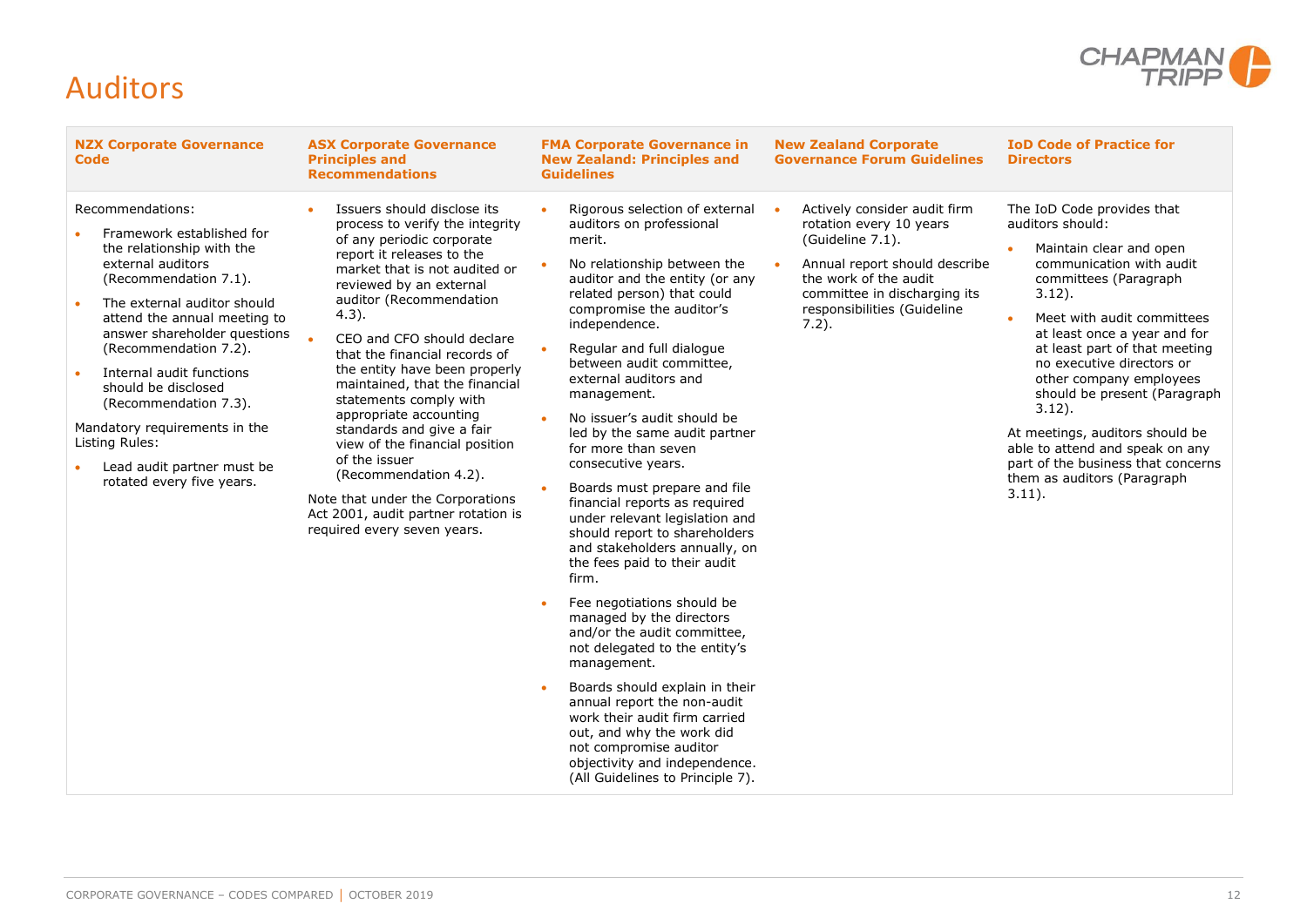

### <span id="page-14-0"></span>Shareholder relations and stakeholder interests

| <b>NZX Corporate Governance</b><br><b>Code</b>                                                                                                                                                                                                                                                                                                                                                                                                                                                                                                                                                                                                                                                                                                                                                                                                                                                                                                                                                                                   | <b>ASX Corporate Governance</b><br><b>Principles and</b><br><b>Recommendations</b>                                                                                                                                                                                                                                                                                                                                                                                                                                                                                                                                                                           | <b>FMA Corporate Governance in</b><br><b>New Zealand: Principles and</b><br><b>Guidelines</b>                                                                                                                                                                                                                                                                                                                                                                                                                                                                                                                                                                                                                                                                                                                                                                                                              | <b>New Zealand Corporate</b><br><b>Governance Forum Guidelines</b>                                                                                                                                                                                                                                                                                                                                                                                                                                                                                                                                                                                                                                                               | <b>IoD Code of Practice for</b><br><b>Directors</b>                                                                                                                                                                                                                                                                                                                                                                                                                                                                                                                                                                                                                                                                                                                                                                                                                                                                                                           |
|----------------------------------------------------------------------------------------------------------------------------------------------------------------------------------------------------------------------------------------------------------------------------------------------------------------------------------------------------------------------------------------------------------------------------------------------------------------------------------------------------------------------------------------------------------------------------------------------------------------------------------------------------------------------------------------------------------------------------------------------------------------------------------------------------------------------------------------------------------------------------------------------------------------------------------------------------------------------------------------------------------------------------------|--------------------------------------------------------------------------------------------------------------------------------------------------------------------------------------------------------------------------------------------------------------------------------------------------------------------------------------------------------------------------------------------------------------------------------------------------------------------------------------------------------------------------------------------------------------------------------------------------------------------------------------------------------------|------------------------------------------------------------------------------------------------------------------------------------------------------------------------------------------------------------------------------------------------------------------------------------------------------------------------------------------------------------------------------------------------------------------------------------------------------------------------------------------------------------------------------------------------------------------------------------------------------------------------------------------------------------------------------------------------------------------------------------------------------------------------------------------------------------------------------------------------------------------------------------------------------------|----------------------------------------------------------------------------------------------------------------------------------------------------------------------------------------------------------------------------------------------------------------------------------------------------------------------------------------------------------------------------------------------------------------------------------------------------------------------------------------------------------------------------------------------------------------------------------------------------------------------------------------------------------------------------------------------------------------------------------|---------------------------------------------------------------------------------------------------------------------------------------------------------------------------------------------------------------------------------------------------------------------------------------------------------------------------------------------------------------------------------------------------------------------------------------------------------------------------------------------------------------------------------------------------------------------------------------------------------------------------------------------------------------------------------------------------------------------------------------------------------------------------------------------------------------------------------------------------------------------------------------------------------------------------------------------------------------|
| Issuers should:<br>Maintain a website where<br>investors and interested<br>stakeholders can access<br>financial and operational<br>information and key<br>corporate governance<br>information<br>(Recommendation 8.1).<br>Allow investors the ability to<br>$\bullet$<br>easily communicate with the<br>issuer (including<br>electronically)<br>(Recommendation 8.2).<br>Allow shareholders to vote on<br>$\bullet$<br>major decisions which may<br>change the nature of the<br>company (Recommendation<br>$8.3$ ).<br>If seeking additional equity<br>capital, issuers of quoted<br>equity securities should offer<br>further equity securities to<br>existing equity security<br>holders of the same class on<br>a pro rate basis, and on no<br>less favourable terms, before<br>they are offered to other<br>investors (Recommendation<br>$8.4$ ).<br>Ensure that the notice of<br>meeting is posted on their<br>website as soon as possible<br>and at least 20 working days<br>prior to the meeting<br>(Recommendation 8.5). | Recommendations regarding<br>shareholder relations still likely<br>broader than those in the in both<br>the NZX Code and FMA Principles<br>and Guidelines. In particular:<br>Commentary concerning<br>$\bullet$<br>specific ways shareholders<br>can communicate with the<br>board and participate in<br>shareholder meetings is in<br>depth and provides more<br>guidance than any New<br>Zealand code (Commentary<br>to Recommendation 6.3).<br>Commentary goes into more<br>detail concerning use of<br>technology to ensure<br>shareholders can access<br>information and exercise their<br>rights (Commentary to<br>Recommendations 6.1 and<br>$6.3$ ). | Issuers should:<br>Publish policies on<br>$\bullet$<br>shareholder relations.<br>Provide a description of the<br>$\bullet$<br>business, strategies,<br>performance, corporate<br>governance documents and<br>how it has followed the FMA<br>Principles.<br>Encourage shareholder<br>participation in AGMs.<br>Encourage shareholders to<br>take part in annual and<br>special meetings.<br>Recognise it is in<br>$\bullet$<br>shareholders' interests to<br>take account of the interests<br>of other stakeholders.<br>Take account of stakeholder<br>$\bullet$<br>interests by, for example,<br>having clear policies for the<br>entity's relationships with<br>significant stakeholders;<br>regularly assess compliance<br>with these policies; check<br>conduct towards stakeholders<br>aligns with current accepted<br>social, environmental, and<br>ethical norms (All guidelines<br>to Principle 8). | Guidelines are extensive in this<br>area, they focus on:<br>Not diluting shareholders<br>without approval and<br>therefore listed issuers should<br>seek shareholder approval for<br>share issuance above 5% of<br>the shares on issue<br>(Guideline 8.1 (Dilution)).<br>The protection of<br>$\bullet$<br>shareholders' rights to vote<br>on certain matters<br>(Guidelines 8.1 to 8.5<br>(Shareholder meetings)).<br>More generally ensuring that<br>shareholders' views are<br>acknowledged by the board<br>(Guidelines 8.1 to 8.3 (Other<br>Communications)).<br>Establishing communication<br>channels for dialogue and<br>reporting on ESG matters<br>with stakeholders (including<br>shareholders) (Guideline<br>$9.1$ ). | The IoD Code provides that:<br>Directors should foster<br>constructive relationships<br>with shareholders to<br>encourage engagement with<br>the company (Paragraph<br>$3.11$ ).<br>Shareholders should be given<br>$\bullet$<br>sufficient time to ask,<br>through the chair, questions<br>of the board and<br>management and auditors<br>(Paragraph 3.11).<br>Publicly owned or large<br>entities should maintain an<br>up-to-date website providing<br>online access to company<br>reports, key corporate<br>governance documents,<br>shareholder notices,<br>information releases and a<br>description of the company's<br>operations and goals<br>(Paragraph 3.11).<br>Shareholders (and classes of<br>$\bullet$<br>shareholders) should be<br>treated fairly according to<br>their different rights<br>(Paragraph 3.9).<br>Reports and financial<br>statements should be in a<br>form readily understandable<br>to shareholders (Paragraph<br>$3.16$ ). |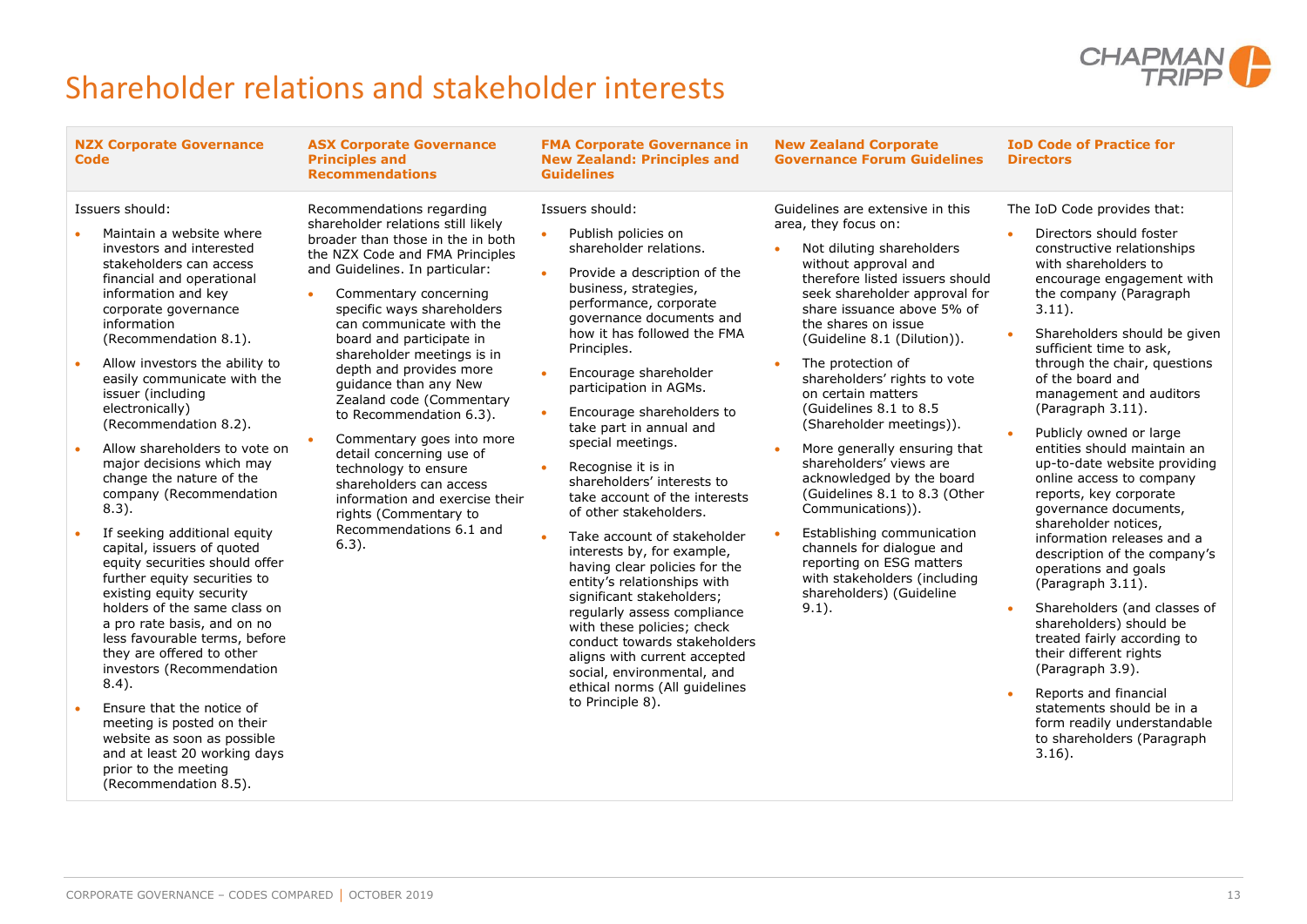

### Shareholder relations and stakeholder interests

| <b>NZX Corporate Governance</b><br><b>Code</b>                                                                                                                                                          | <b>ASX Corporate Governance</b><br><b>Principles and</b><br><b>Recommendations</b>                                                                                  | <b>FMA Corporate Governance in</b><br><b>New Zealand: Principles and</b><br><b>Guidelines</b>                                                                                                       | <b>New Zealand Corporate</b><br><b>Governance Forum Guidelines</b> | <b>IoD Code of Practice for</b><br><b>Directors</b>                                                                                                                                                                                                             |
|---------------------------------------------------------------------------------------------------------------------------------------------------------------------------------------------------------|---------------------------------------------------------------------------------------------------------------------------------------------------------------------|-----------------------------------------------------------------------------------------------------------------------------------------------------------------------------------------------------|--------------------------------------------------------------------|-----------------------------------------------------------------------------------------------------------------------------------------------------------------------------------------------------------------------------------------------------------------|
| <b>Stakeholder interests</b>                                                                                                                                                                            | <b>Stakeholder interests</b>                                                                                                                                        | <b>Stakeholder interests</b>                                                                                                                                                                        | <b>Stakeholder interests</b>                                       | <b>Stakeholder interests</b>                                                                                                                                                                                                                                    |
| The previous FMA Principle 9 on<br>stakeholder interests has been<br>merged with Principle 4 on<br>reporting and disclosure and<br>Principle 8 on shareholder rights<br>and relations (as noted above). | The ASX principles do not directly<br>cover "stakeholder interests",<br>although some of the "respect the<br>rights of security holder"<br>recommendations overlap. | The previous Principle 9 on<br>stakeholder interests has been<br>merged with Principle 4 on<br>reporting and disclosure and<br>Principle 8 on shareholder rights<br>and relations (as noted above). | Clearly explain procedures                                         | The IoD Code provides that:                                                                                                                                                                                                                                     |
|                                                                                                                                                                                                         |                                                                                                                                                                     |                                                                                                                                                                                                     | concerning communication to<br>stakeholders (Guideline 9.1).       | Directors should recognise<br>and respect the legitimate<br>interests of stakeholders.                                                                                                                                                                          |
|                                                                                                                                                                                                         |                                                                                                                                                                     |                                                                                                                                                                                                     |                                                                    | Strict adherence to the law<br>and ethical values helps to<br>ensure recognition and<br>appropriate consideration of<br>the interests of stakeholders,<br>including employees,<br>suppliers and others.                                                         |
|                                                                                                                                                                                                         |                                                                                                                                                                     |                                                                                                                                                                                                     |                                                                    | Active management of key<br>stakeholder relationships is<br>generally consistent with<br>acting in the best interests of<br>the company.                                                                                                                        |
|                                                                                                                                                                                                         |                                                                                                                                                                     |                                                                                                                                                                                                     |                                                                    | Directors should adopt<br>policies governing the<br>management of relationships<br>with key stakeholders that<br>are consistent with the nature<br>of the company, its mission<br>or purpose and the interests<br>of its shareholders. (All<br>Paragraph 3.10). |
|                                                                                                                                                                                                         |                                                                                                                                                                     |                                                                                                                                                                                                     |                                                                    |                                                                                                                                                                                                                                                                 |